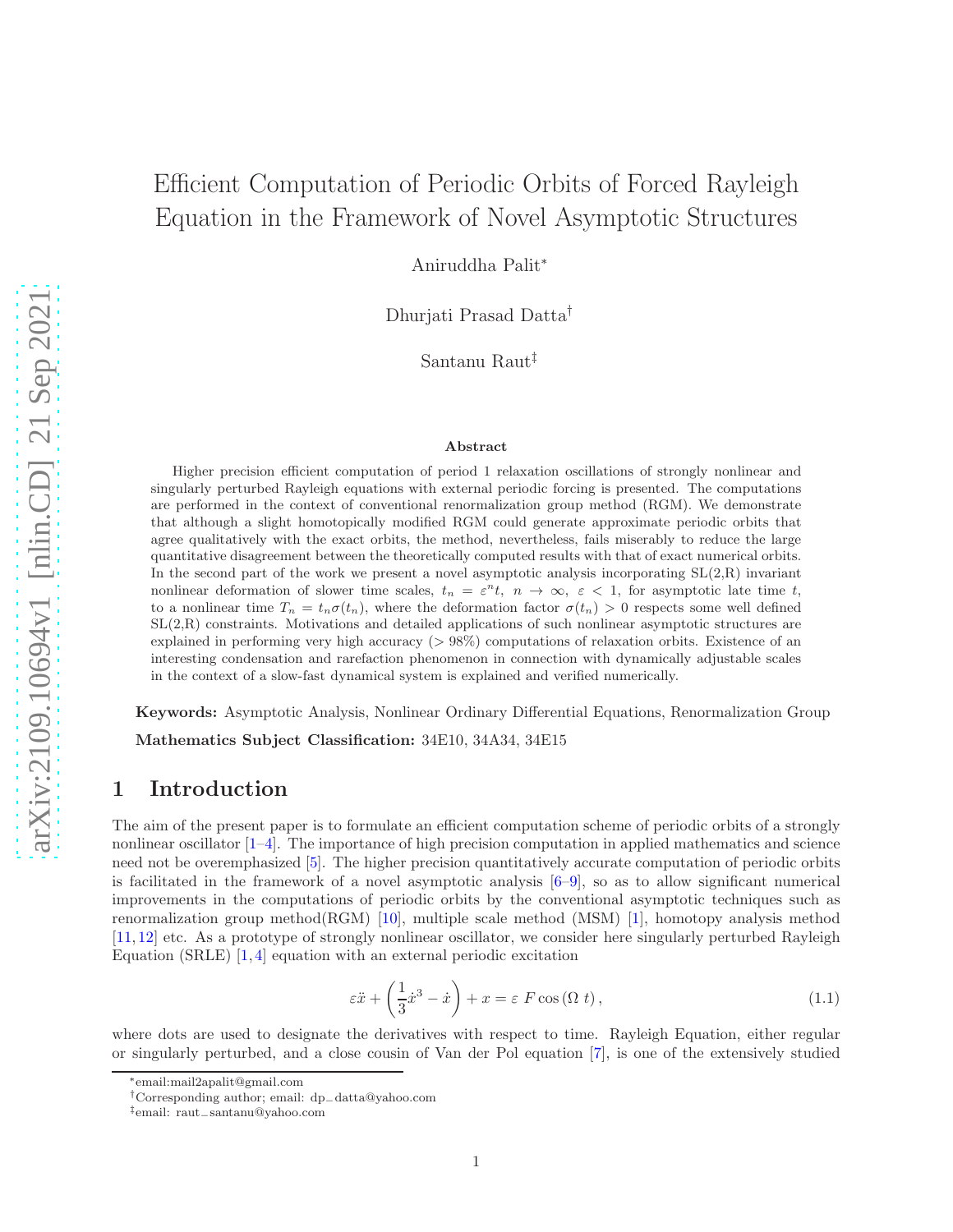nonlinear oscillatory systems because of its wide applications in acoustics, physiology and cardiac cycles, solid mechanics, electronics and nonlinear electrical circuits, musical instruments and many other different fields [\[1,](#page-26-0) [2,](#page-26-9) [13,](#page-26-10) [14\]](#page-26-11). Singularly perturbed Rayleigh equation is equivalently related closely to the regularly perturbed Rayleigh equation (RLE)

<span id="page-1-0"></span>
$$
\ddot{x} + \varepsilon \left(\frac{1}{3}\dot{x}^3 - \dot{x}\right) + x = \varepsilon F \cos\left(\Omega t\right),\tag{1.2}
$$

for a large nonlinearity parameter  $\varepsilon > 1$ . It is well known that both the Rayleigh equations [\(1.1\)](#page-0-0) and [\(1.2\)](#page-1-0) with  $F = 0$  have unique, stable periodic solutions (orbits), known as the *limit cycle* in the appropriate phase plane for all  $\varepsilon > 0$ . However, the periodic orbit for singularly perturbed equation and hence, for larger values of  $\varepsilon \gtrsim 1$  in the regular Rayleigh equation, the periodic cycle is a *relaxation oscillation*, consisting of slow and fast developing components. Existence of slow and fast motions makes traditional analytical techniques ineffective in an efficient estimation of such relaxation oscillations [\[15,](#page-26-12)[16\]](#page-26-13). Dynamical systems experiencing the fast-slow motions appear widely in engineering and other applied sciences [\[12\]](#page-26-7). The slow-fast periodic motions in such dynamical systems cannot be easily tackled, because such slow-fast periodic motions need many more harmonic terms to get appropriate approximate solutions. Usually, the fast movement behaves like an impulsive motion and so grows very quickly, where as the slow movement is like almost zero velocity movement and hence the system relaxes very slowly. As will become evident, the present approach equipped with novel asymptotic quantities, however, would yield such high precision orbits with much smaller number of harmonic terms only.

To recall, the general study, particularly in the context of high precision computations, of orbits of the nonlinear ordinary differential equations (NODE) has always been a challenging task. Exact computation/determination of analytic solutions of such differential equations is not always possible because most of them are not generally reducible into exactly integrable form involving standard functions [\[2,](#page-26-9) [3\]](#page-26-14). Moreover, a wide class of NODEs are known to have sensitive dependence on initial conditions, leading to late time asymptotic unpredictability and chaotic behaviour. The transition from small time continuity on initial conditions to the final late time loss of continuity in a nonlinear system generally proceeds via a universal route, called the period doubling bifurcation route to chaos. As one or more control (nonlinearity) parameter(s)  $\varepsilon$ (say) in the nonlinear system is slowly changed from smaller values to larger values progressively, the system experiences a sequence of bifurcations in which a period n orbit is changed suddenly to a period  $2n$  orbit at the bifurcation point  $\varepsilon_n$  leading finally to chaos [\[2,](#page-26-9)[3,](#page-26-14)[17\]](#page-27-0). In the absence of exact computability (except for very special cases, for instance, the Duffing oscillator) of amplitudes, phases and solutions of isolated periodic orbits (Limit Cycles), along with precise enumeration of period doubling routes of nonlinear systems, higher precision asymptotic determinations of the periodic  $2n$  cycles are interesting, not only on theoretical ground but also have significant applications [\[12\]](#page-26-7).

Over past few decades, various non-perturbative modifications of naive perturbation method such as Method of Multiple Scales, Method of Boundary Layer [\[2\]](#page-26-9), WKB Method [\[4\]](#page-26-1), Homotopy Averaging Method [\[18\]](#page-27-1), Homotopy Analysis Method [\[11\]](#page-26-6), Variational Iteration Method [\[19\]](#page-27-2), homotopy RG method [\[20\]](#page-27-3) etc., have been investigated and advocated widely for faster and efficient computation of periodic oscillations of strongly nonlinear systems as well as to singularly perturbed problems, that should yield reasonable fits with experimental values for any value of the control parameter  $\varepsilon > 0$ . But over time it has become evident that none of the these asymptotic methods could yield uniformly valid approximate solutions to the system variables concerned, both for a large control parameter space as well as for sufficiently large time [\[16\]](#page-26-13), unless special care and methods are invented and considered. Recently, Xu and Luo [\[15\]](#page-26-12) presented semi-analytic implicit mapping scheme for relaxation oscillations of forced Van der Pol oscillator. The semi-analytic method is also applied in various other nonlinear systems such as double pendulum, and many others, see for instance, [\[21\]](#page-27-4). In [\[22\]](#page-27-5), Luo presented higher precision computations of periodic orbits in the context of so called generalized averaging method. An efficient computation of periodic orbits of forced Van der Pol-Duffing equation was also presented recently [\[12\]](#page-26-7) in the context of homotopy analysis method. In all these cited works a large number of harmonic terms, however, are necessary for the said higher precision computations of periodic orbits. Need for invoking extensive numerical analysis in attaining highly accurate periodic orbits, as evidenced in [\[12,](#page-26-7) [15,](#page-26-12) [22\]](#page-27-5), based on different asymptotic modeling and methods, make rooms for further research in this interesting area of NODE looking for new and novel theoretical insights that would not only reduce the burden of numerical analysis and computational time, but might also offer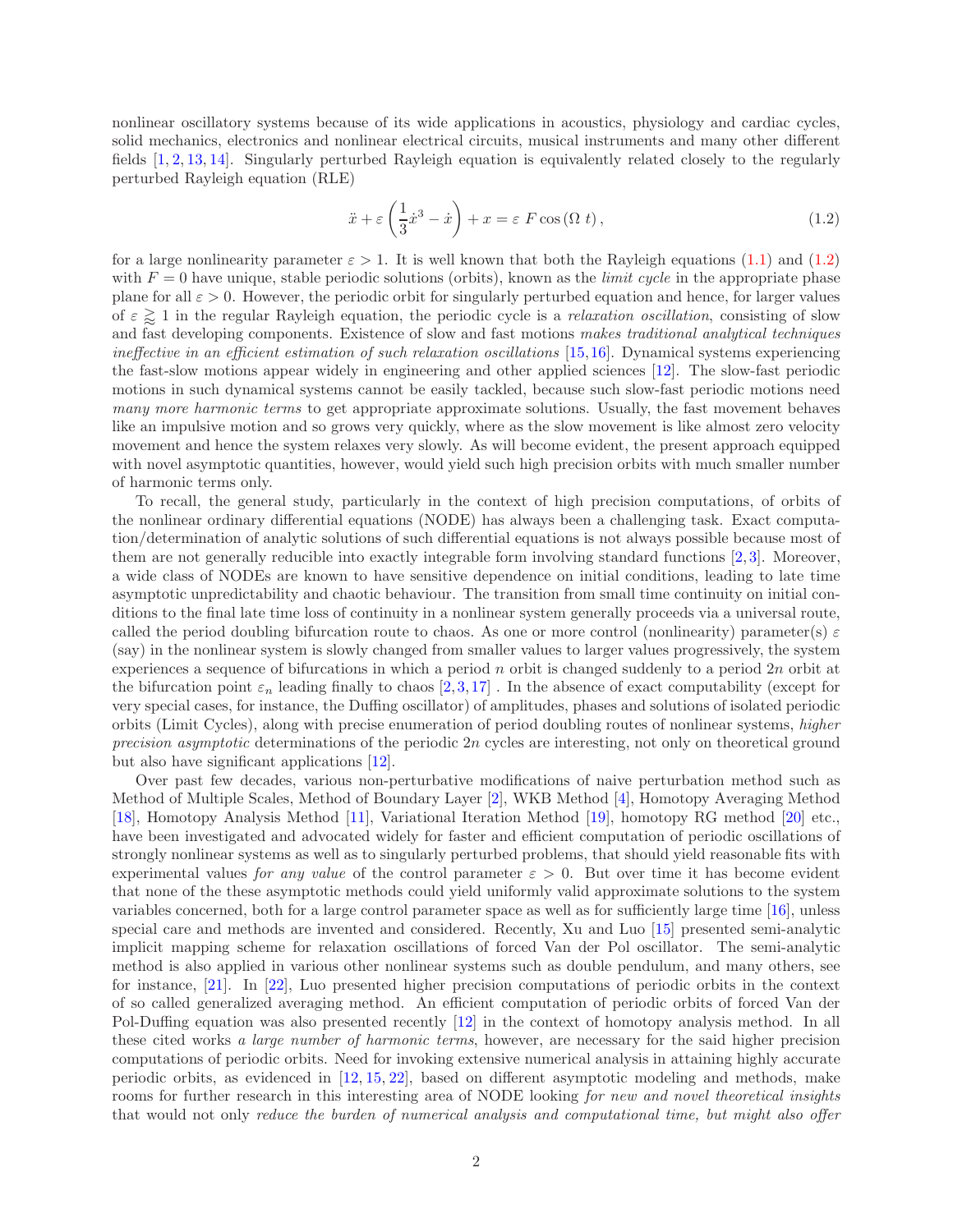new insights into asymptotic properties of nonlinear dynamics.

In the present work, we investigate a modified and improved renormalization group (RG) method (IRGM) incorporating a novel asymptotic structure, called  $SL(2,\mathbb{R})$  duality structure, that is introduced and is being investigated previously by Datta et al. [\[6–](#page-26-3)[9,](#page-26-4) [23\]](#page-27-6) in various nonlinear applications. An application of IRGM and duality structure was presented in [\[7\]](#page-26-8) in the context of Rayleigh equation [\(1.2\)](#page-1-0) and Van der Pol equation (without forcing)

$$
\ddot{x} + \varepsilon \dot{x} (x^2 - 1) + x = 0,\tag{1.3}
$$

where relative advantage of IRGM over Homotopy analysis method was established along with high precession analysis of limit cycle orbits (see also [\[20\]](#page-27-3)). By efficiency of an asymptotic method we mean that one could yield 95% or above fits with the experimental values, only with a lower order approximate computation (1st or 2nd order, in the perturbative sense), while the other theory would require very high order of computations to attain that amount of precision (see for instance, [\[12,](#page-26-7) [22\]](#page-27-5)). We now apply IRGM equipped with novel renormalized asymptotic duality structures in obtaining high precision fits with the theoretical results and that of the experimental results for periodic orbits of periodically forced Rayleigh oscillators. To emphasize once more, continual improvements in asymptotic techniques is indeed a very important research area in applied mathematics, not only for a better theoretical understanding of periodic or nonperiodic orbits of nonlinear oscillator problems, but must also have significant engineering and other applications [\[12,](#page-26-7) [15,](#page-26-12) [21\]](#page-27-4). A substantial extension of the  $SL(2,\mathbb{R})$  asymptotic analysis is also formulated recently [\[24\]](#page-27-7).

To recall, the improvement of RG Method was made possible in [\[7\]](#page-26-8) by introduction of  $SL(2,\mathbb{R})$  invariant, renormalized (control) variables, which can be used to ensure an improved convergence of approximate solutions through continuous deformations to the exact solution of the nonlinear oscillation problem concerned, with any desired accuracy level. The introduction of continuous deformation is based on the novel idea of nonlinear time  $[6, 8, 9, 24]$  $[6, 8, 9, 24]$  $[6, 8, 9, 24]$  $[6, 8, 9, 24]$  $[6, 8, 9, 24]$  $[6, 8, 9, 24]$ , incorporating ideas of *asymptotic duality structure* and dynamically adustable time scales [\[8,](#page-26-15) [9,](#page-26-4) [24\]](#page-27-7). It is well known that [\(1.2\)](#page-1-0) has unique limit cycle solution for  $\varepsilon > 0$  under the action of near resonant small external periodic force, i.e. when  $F \neq 0$  and the frequency  $\Omega$  of the external applied force is close to the frequency of the system or  $\Omega \approx 1$ . In this article we shall find, for a given  $\varepsilon > 1$ , the values of F and  $\Omega$  for which a significant quantitative difference can be observed between the exactly computed numerical limit cycle solution and that computed from RGM. Next we shall improve the initial RG approximation of the exact solution, using the improved RGM and dynamical time scales along independent phase space variables, achieving better and faster convergence to the exact solution. In fact, this article is an extension of the work in [\[7\]](#page-26-8) for the forced Rayleigh equations with strong nonlinearity, and hence singularly perturbed, equations  $(1.1)$  and  $(1.2)$ . Further, the numerical results presented here demonstrate an interesting condensation and rarefaction phenomenon in the numerically computed data points based on the improverd RGM calculations and involving the dynamically adjustable time scales (c.f. Section [4\)](#page-17-0) thus verifying explicitly the dynamics of slow fast behaviours. Judicious choices of dynamical time scales would also help reducing the computational complexity in achieving high precision results.

The paper is organized as follows. In Section [2,](#page-3-0) we review RG method in the context of singular Rayleigh equation. The failure of usual RG method is next presented in subsection [2.1](#page-4-0) when the singularly perturbed problem is presented as slow-fast system in the phase plane. In subsection [2.2,](#page-6-0) we demonstrate that the RG method could be made effective when the singular problem is translated into a regular problem with a large nonlinearity parameter but, nevertheless, interpreted in the sense of homotopy deformation [\[20\]](#page-27-3) involving a small homotopy parameter  $\mu$ . The desired result, viz., the limit cycle solution, is then obtained by continuity by fixing finally  $\mu$  to the limiting value  $\mu = 1$ . In the next two subsections [2.3](#page-9-0) and [2.4,](#page-11-0) we present analogous computations of homotopy aided RG amplitude and phase equations of regular Rayleigh equation with strong nonlinearity, and singular Rayleigh equation with various alternate choices of homotopy deformations respectively. Interestingly, we point out that final frequency-amplitude equations for all these various homotopy choices are identical at the order  $O(1)$  and hence independent of how the homotopy perturbation schemes are invoked and implemented. In Section [3,](#page-13-0) we present the analysis based on the novel asymptotic structures and show in Section [4,](#page-17-0) how the said structures could successfully yield highly efficient fits with the phase plane orbits of relaxation oscillations that could have been attained in the traditional schemes only with very high order of asymptotic computations involving many more harmonic terms. In the discussion subsection [4.1,](#page-21-0) we compare our results with those available in current literature. Finally, we summarize our main conclusions, and remark on future scope of research in the concluding Section [5.](#page-21-1)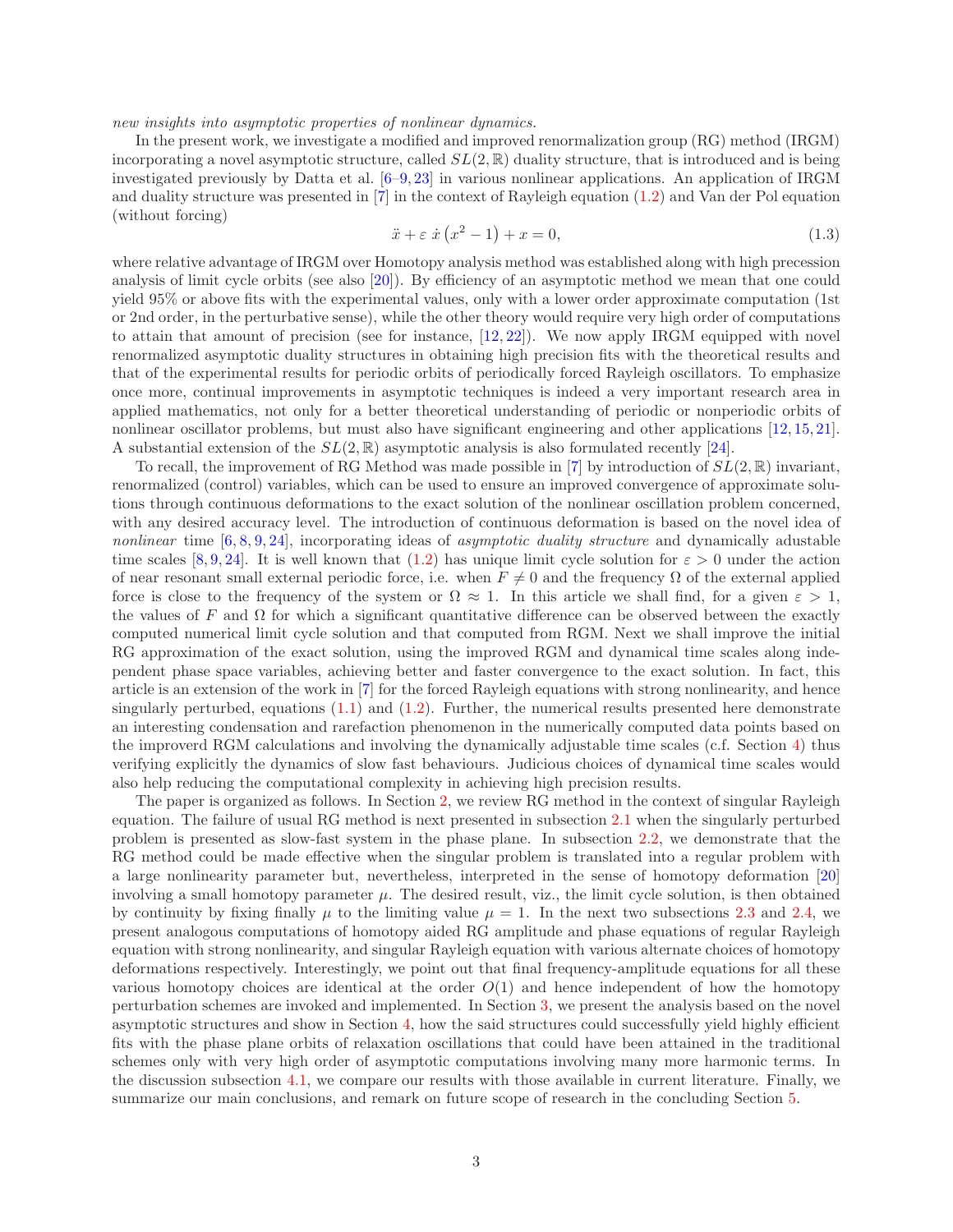# <span id="page-3-0"></span>2 Renormalization Group Method and Singular Rayleigh Equation

The Renormalization Group Method (RGM) has a very hallowed history, being originally formulated in the context of quantum field theory and critical phenomena [\[10\]](#page-26-5) and later had seen a wide range of applications in various nonlinear problems, such as solid state physics, fluid mechanics, cosmology, fractal geometry and many others. The theory of renormalization group is known to be closely related to the concept of intermediate asymptotics [\[25\]](#page-27-8). The applications of RGM to the NODE was first considered by Chen, Goldenfeld and Oono (CGO) in [\[26\]](#page-27-9). Different authors [\[7,](#page-26-8) [27,](#page-27-10) [28\]](#page-27-11) used the RGM in the computations of analytic approximations of solutions of various nonlinear differential systems.

Studies by different authors [\[26,](#page-27-9) [28\]](#page-27-11) reveal that the RGM has various practical advantages over other conventional methods such as Boundary Layer theory, method of Multiple Scales, WKB method etc. In traditional methods, various guage functions, such as fractional power laws or exponential or logarithmic functions of nonlinearity parameters such as  $\varepsilon$  are usually introduced in an *ad hoc* manner. However, such gauge functions arise quite naturally from the algorithm of RGM. One does not require to fix such a gauge function from asymptotic matching, or power counting. However, RGM does have its own limitations. It is shown in [\[7\]](#page-26-8) that RGM fails to give uniformly valid approximate solutions for larger values of  $\varepsilon \gtrapprox O(1)$ . Liu [\[20\]](#page-27-3) presented a detailed analysis of failures of RGM and formulated an improvement of RGM by the so-called Homotopy Renormalization method (see also [\[29\]](#page-27-12)). In Section 2.1, we show that the perturbative RGM also fails to yield physically relevant results in the singular Rayleigh system.

The limit cycle solution of the system  $(1.2)$  with  $F = 0$  is studied by Palit and Datta in [\[7\]](#page-26-8) for different values of  $\varepsilon > 0$ . The authors observed that the higher order computations of this system using RGM fail to improve the classical results. Further, there does not seem to exist any handle in RGM to ensure convergence of the approximate solutions to the exact (numerical) solution to within any specified error bound. Moreover, vary laborious computations needed generally in the classical RGM for higher order calculations make it quite improbable for higher order computations. Thus, an improvement of this method is necessary so that one can ensure convergence of the approximate solutions to the exact one through a minimal level of computation. With this aim, the theory of RGM is improved by introduction of some homotopy like deformation parameters, in association with the framework of an asymptotically nonlinear time, which we shall discuss in the next section. These control (deformation) parameters essentially ensured the convergence, using the idea of continuous deformation of the topological homotopy deformation theory. The introduction of these control parameters induces the convergence to the approximate solutions with only a minimal order computation, reducing the computational complexity of RGM and at the same time improves its efficacy.

The formalism of RGM for the differential equation was introduced by CGO [\[26\]](#page-27-9). This method starts with the naive perturbative solution of an initial value problem having initial time  $t<sub>0</sub>$ . For periodic oscillations, it involves terms like

$$
(t-t_0)\sin t
$$
,  $(t-t_0)\cos t$  etc.

which are secular or unbounded as t increases asymptotically. Consequently the resultant perturbative solution fails to remain periodic and breaks down for sufficiently large t. In order to eliminate this kind of secular terms CGO introduced an arbitrary time  $\tau$  and split the time difference  $t - t_0$  as  $t - \tau + \tau - t_0$ and used RGM to generate a periodic solution out of this naive perturbative series. One important step, which will be referred to again later in this section, is the fact that the solution  $x$  should not depend on the arbitrary time  $\tau$ . Therefore, x must be independent of  $\tau$  so that one obtains the renormalization condition

<span id="page-3-1"></span>
$$
\left. \frac{dx}{d\tau} \right|_{\tau=t} = 0. \tag{2.1}
$$

DeVille [\[27\]](#page-27-10) introduced an equivalent simplified version of the RGM which was adopted by Palit and Datta [\[7\]](#page-26-8). We shall investigate the solution of the of the systems  $(1.1)$  and  $(1.2)$  using the approach given by DeVille. In this method the naive perturbative solution of an initial value nonlinear differential system is derived in terms of complex numbers involving a complex constant of motion  $A$  (see for detail section 5 in [\[27\]](#page-27-10)). The initial time  $t_0$  is taken as arbitrary with the initial condition w  $(t_0)$ . In the second step they renormalize the initial condition into  $w(t_0)$  by absorbing the time independent and bounded terms in the naive expansion.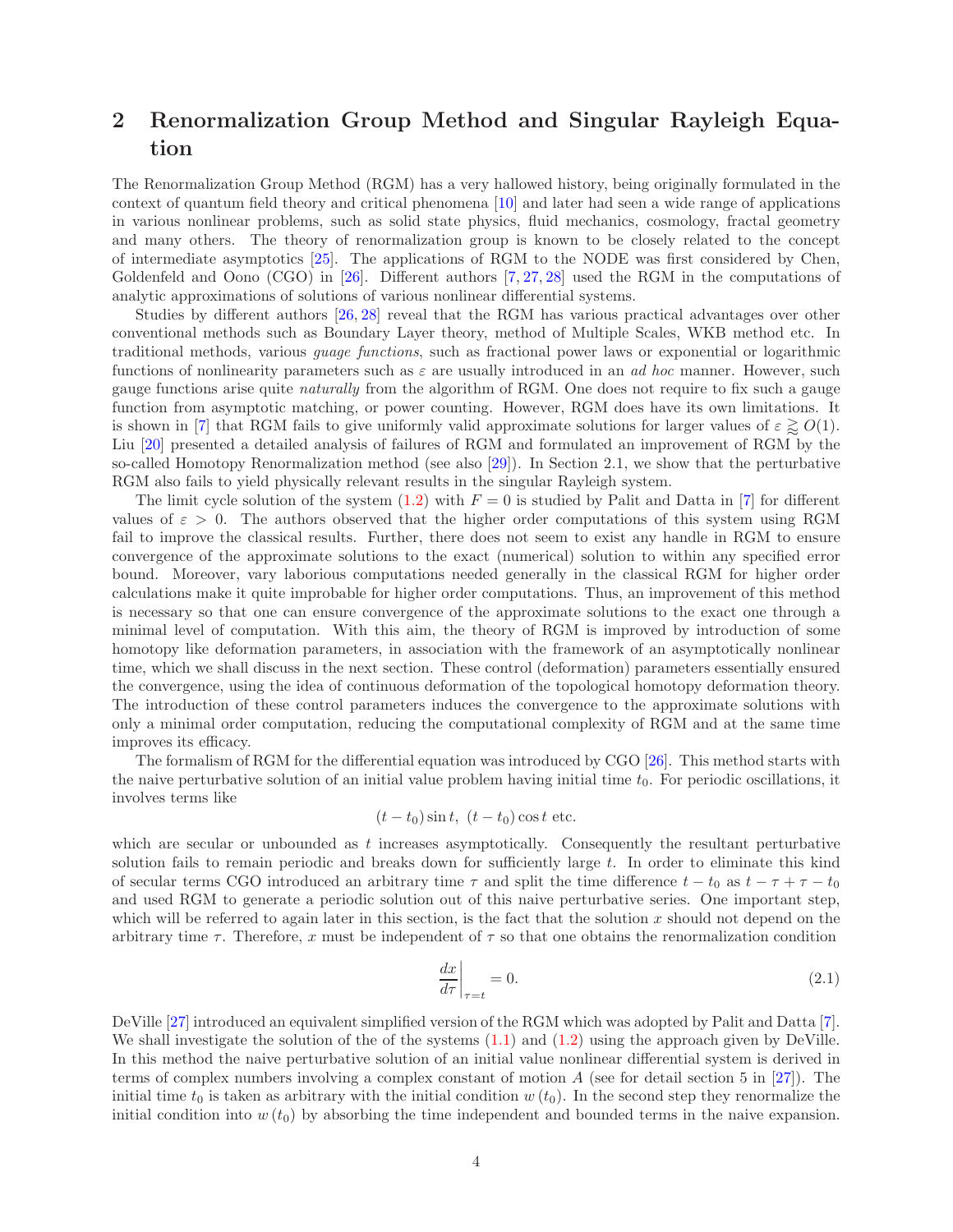This step renormalizes the constant of motion A and generates its counterpart  $\mathcal{A} = \mathcal{A}(t_0)$  by absorbing the homogeneous parts of the solution into it. This leaves the solution  $x$  having few secular terms involving

$$
(t - t_0) e^{i(t - t_0)}
$$
,  $(t - t_0)^2 e^{i(t - t_0)}$  etc.

along with their complex conjugates. In the third step the renormalization condition [\(2.1\)](#page-3-1) becomes

<span id="page-4-5"></span>
$$
\left. \frac{dx}{dt_0} \right|_{t_0=t} = 0 \tag{2.2}
$$

which under the transformation

<span id="page-4-6"></span>
$$
\mathcal{A} = \frac{R}{2} e^{i\theta} \tag{2.3}
$$

generates RG flow equations in the amplitude R and the phase  $\theta$ . To derive frequency response curve of a forced oscillator, one would generally require to replace  $\theta$  by  $\theta(t) = \Omega t + \phi(t)$ , that eliminates the zeroth order constant term, in favour of a term involving the detuning parameter  $\sigma$ , in the right hand side of the phase flow equation. Here,  $\Omega = \omega + \sigma \varepsilon$ , is the response frequency determined by the natural frequency  $\omega$  and  $O(\varepsilon)$  detuning  $\sigma$  (c.f. Section 2.2-4 and Appendix). A brief review of RGM in the context of forced Rayleigh equation near primary resonance, along with the associated frequency-amplitude response equation and the associated stability analysis [\[1\]](#page-26-0) is given in Appendix.

## <span id="page-4-0"></span>2.1 Failure of RGM in Slow-fast system

To present the case of failure of the classical RGM in the Rayleigh slow-fast system, we consider, for simplicity, the singular Rayleigh equation [\(1.1\)](#page-0-0) with  $F = 0$  and  $0 < \varepsilon < 1$  which on differentiating with respect to time has the form  $\varepsilon \ddot{x} + (\dot{x}^2 - 1) \ddot{x} + \dot{x} = 0.$ 

 $\dot{x} = y$ 

$$
\operatorname{Assuming}
$$

one gets

<span id="page-4-1"></span>
$$
\varepsilon \ddot{y} + \left(y^2 - 1\right) \dot{y} + y = 0, \ 0 < \varepsilon < 1. \tag{2.4}
$$

This is nothing but the singular Van der Pol equation. Since the limit cycle solution of [\(2.4\)](#page-4-1) does not depend upon the initial condition, so without loss of generality, we take the initial condition as

<span id="page-4-2"></span>
$$
y(t_0) = A_0
$$
 and  $\dot{y}(t_0) = B_0.$  (2.5)

We write equation  $(2.4)$  as an autonomous system

<span id="page-4-3"></span>
$$
\dot{y} = z \tag{2.6a}
$$

$$
\varepsilon \dot{z} = -\left(y^2 - 1\right)z - y \tag{2.6b}
$$

and the initial condition  $(2.5)$  can be written as

$$
y(t_0) = A_0 \text{ and } z(t_0) = B_0. \tag{2.7}
$$

We introduce the standard boundary layer scaling time  $\tau$  using the transformation

<span id="page-4-4"></span>
$$
t = \varepsilon \tau \tag{2.8}
$$

and hence rewrite the autonomous system [\(2.6\)](#page-4-3) as

$$
y' = \varepsilon z \tag{2.9a}
$$

$$
z' = -\left(y^2 - 1\right)z - y\tag{2.9b}
$$

with the initial conditions  $y(\tau_0) = A_0$  and  $z(\tau_0) = B_0$ , where ' represents the derivative with respect to the variable  $\tau$  and  $\tau_0 = \frac{t_0}{\varepsilon}$ .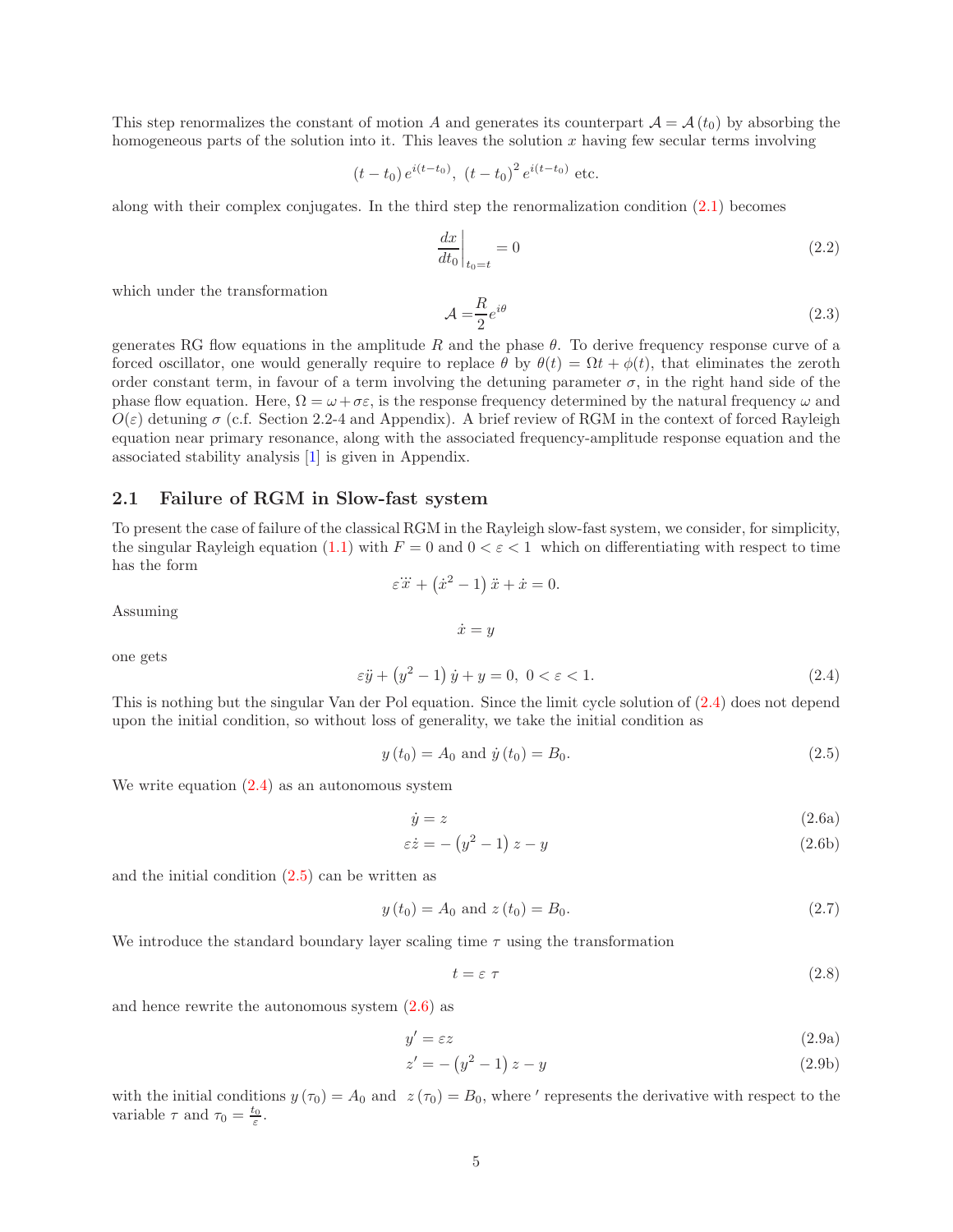Taking

<span id="page-5-0"></span>
$$
y(\tau) = y_0(\tau) + \varepsilon y_1(\tau) + \varepsilon^2 y_2(\tau) + \cdots
$$
 (2.10a)

$$
\text{and } z(\tau) = z_0(\tau) + \varepsilon z_1(\tau) + \varepsilon^2 z_2(\tau) + \cdots \tag{2.10b}
$$

from [\(2.9\)](#page-4-4) we get different order relations as

zero-th order : 
$$
y'_0(\tau) = 0
$$
 with  $y_0(\tau_0) = A_0$ ,  $(2.11a)$ 

$$
\varepsilon \text{ order}: y_1'(\tau) = z_0(\tau) \quad \text{with } y_1(\tau_0) = 0,
$$
\n(2.11b)

$$
\varepsilon^{2} \text{ order} : y_{2}^{\prime}(\tau) = z_{1}(\tau) \quad \text{with } y_{2}(\tau_{0}) = 0,
$$
\n(2.11c)

· · · · · · · · · · · · · · · · · ·

<span id="page-5-1"></span>and

zero-th order: 
$$
z'_0 + z_0 (y_0^2 - 1) = -y_0
$$
 with  $z_0(\tau_0) = B_0$ , 
$$
(2.12a)
$$

$$
\varepsilon \text{ order}: z_1' + z_1 \left( y_0^2 - 1 \right) = -y_1 - 2y_0 y_1 z_0 \quad \text{with } z_1(\tau_0) = 0,
$$
\n(2.12b)

$$
\varepsilon^2 \text{ order}: z_2' + z_2 \left( y_0^2 - 1 \right) = -y_2 - z_0 \left( y_1^2 + 2y_0 y_2 \right) - 2y_0 y_1 z_1 \quad \text{with } z_2(\tau_0) = 0. \tag{2.12c}
$$

The naive perturbative solutions of  $(2.11)$  and  $(2.12)$  upto order  $\varepsilon$  are

$$
y_0(\tau) = A_0,
$$
  

$$
y_1(\tau) = -\frac{1}{(A_0^2 - 1)} \left( B_0 + \frac{A_0}{A_0^2 - 1} \right) e^{-\left(A_0^2 - 1\right)(\tau - \tau_0)} - \frac{A_0}{A_0^2 - 1} (\tau - \tau_0) + \frac{1}{(A_0^2 - 1)} \left( B_0 + \frac{A_0}{A_0^2 - 1} \right)
$$

and

$$
z_0(\tau) = \left(B_0 + \frac{A_0}{A_0^2 - 1}\right) e^{-\left(A_0^2 - 1\right)(\tau - \tau_0)} - \frac{A_0}{A_0^2 - 1},
$$

$$
z_{1}(\tau) = \frac{2A_{0}}{(A_{0}^{2}-1)^{2}} \left(B_{0} + \frac{A_{0}}{A_{0}^{2}-1}\right)^{2} e^{-\left(A_{0}^{2}-1\right)(\tau-\tau_{0})} + \frac{A_{0}}{(A_{0}^{2}-1)^{3}} \left(1 + \frac{2A_{0}^{2}}{(A_{0}^{2}-1)}\right) e^{-\left(A_{0}^{2}-1\right)(\tau-\tau_{0})} + \left(1 + \frac{2A_{0}^{2}}{(A_{0}^{2}-1)}\right) \frac{1}{(A_{0}^{2}-1)^{2}} \left(B_{0} + \frac{A_{0}}{A_{0}^{2}-1}\right) e^{-\left(A_{0}^{2}-1\right)(\tau-\tau_{0})} - \frac{2A_{0}}{(A_{0}^{2}-1)^{2}} \left(B_{0} + \frac{A_{0}}{A_{0}^{2}-1}\right)^{2} e^{-2\left(A_{0}^{2}-1\right)(\tau-\tau_{0})} + (1 - 2A_{0}B_{0}) \frac{1}{(A_{0}^{2}-1)} \left(B_{0} + \frac{A_{0}}{A_{0}^{2}-1}\right) e^{-\left(A_{0}^{2}-1\right)(\tau-\tau_{0})} \left(\tau-\tau_{0}\right) + \frac{A_{0}}{(A_{0}^{2}-1)^{2}} \left(1 + \frac{2A_{0}^{2}}{(A_{0}^{2}-1)}\right) (\tau-\tau_{0}) + \frac{A_{0}^{2}}{A_{0}^{2}-1} \left(B_{0} + \frac{A_{0}}{A_{0}^{2}-1}\right) e^{-\left(A_{0}^{2}-1\right)(\tau-\tau_{0})} \left(\tau-\tau_{0}\right)^{2} - \frac{1}{\left(A_{0}^{2}-1\right)^{2}} \left(1 + \frac{2A_{0}^{2}}{(A_{0}^{2}-1)}\right) \left(B_{0} + \frac{2A_{0}}{A_{0}^{2}-1}\right).
$$

We apply classical RGM (See Appendix) by introducing an arbitrary intermediate time  $\lambda$  to split the time interval  $(\tau - \tau_0)$  as  $(\tau - \lambda) + (\lambda - \tau_0)$  and take

$$
A_0 = Z_1 \mathcal{A} (\lambda)
$$
  
and  $B_0 = Z_2 \mathcal{B} (\lambda)$ 

where

$$
Z_1 = \sum_{n=0}^{\infty} a_n (\tau_0, \lambda) \varepsilon^n = a_0 + a_1 \varepsilon + a_2 \varepsilon^2 + \dots
$$
  
and 
$$
Z_2 = \sum_{n=0}^{\infty} b_n (\tau_0, \lambda) \varepsilon^n = b_0 + b_1 \varepsilon + b_2 \varepsilon^2 + \dots
$$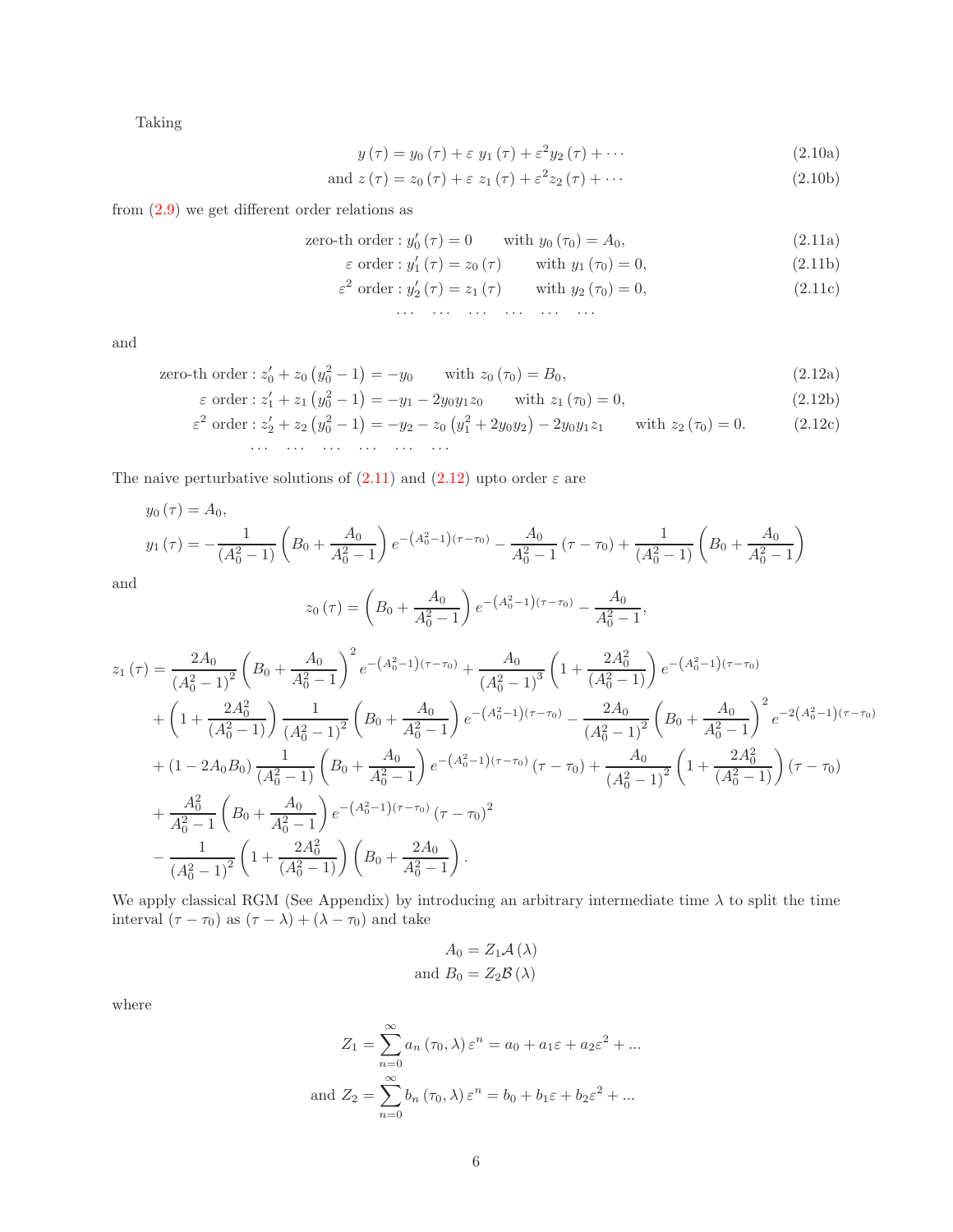with

$$
a_0 = 1, \; b_0 = 1
$$

so that

$$
A_0 = \mathcal{A} (1 + a_1 \varepsilon + \dots),
$$
  
\n
$$
B_0 = \mathcal{B} (1 + b_1 \varepsilon + \dots).
$$

The divergent secular terms involving  $(\lambda - \tau_0)$  are absorbed in different orders giving the values of  $a_1$  and  $b_1$  etc. We finally obtain the flow equations

$$
\frac{d\mathcal{A}}{d\tau} = \varepsilon \left[ -\frac{\mathcal{A}}{(\mathcal{A}^2 - 1)} - \frac{d\mathcal{B}}{d\tau} \frac{1}{(\mathcal{A}^2 - 1)} + \frac{2\mathcal{A}\mathcal{B}}{(\mathcal{A}^2 - 1)^2} \frac{d\mathcal{A}}{d\tau} - \frac{d}{d\tau} \left( \frac{\mathcal{A}}{(\mathcal{A}^2 - 1)^2} \right) \right] + O\left(\varepsilon^2\right)
$$

and

$$
\frac{d\mathcal{B}}{d\tau} = \frac{d}{d\tau} \left( \frac{\mathcal{A}}{(\mathcal{A}^2 - 1)} \right) + \varepsilon \frac{\mathcal{A}}{(\mathcal{A}^2 - 1)^2} \left( 1 + 2 \frac{\mathcal{A}^2}{\mathcal{A}^2 - 1} \right) + \varepsilon \frac{d}{d\tau} \left( \frac{1}{(\mathcal{A}^2 - 1)^2} \left( 1 + 2 \frac{\mathcal{A}^2}{\mathcal{A}^2 - 1} \right) \left( \mathcal{B} + 2 \frac{\mathcal{A}}{\mathcal{A}^2 - 1} \right) \right) + O\left(\varepsilon^2\right)
$$

which in terms of the variable  $t$  become

$$
\frac{d\mathcal{A}}{dt} = -\frac{\mathcal{A}}{(\mathcal{A}^2 - 1)} + O\left(\varepsilon\right)
$$

and

$$
\frac{d\mathcal{B}}{dt} = \frac{d}{dt}\left(\frac{\mathcal{A}}{\left(\mathcal{A}^2 - 1\right)}\right) + \frac{\mathcal{A}}{\left(\mathcal{A}^2 - 1\right)^2} \left(1 + 2\frac{\mathcal{A}^2}{\mathcal{A}^2 - 1}\right) + O\left(\varepsilon\right)
$$

respectively. For steady state (c.f. Appendix) we must have  $\frac{dA}{dt} = 0$  and  $\frac{dB}{dt} = 0$  which give  $A = 0$  and  $B = 0$ . So, the classical RGM fails to give any limit cycle solution for the singular Van der Pol equation [\(2.4\)](#page-4-1) [\[20\]](#page-27-3). The failure could also be verified for the forced singular problem with some extra computations. However, we note, in retrospect, that RGM, extended in the context of a homotopy deformation, is strong enough to restore the desired periodic cycles when the singular problem is transformed into a regular perturbation problem with a large value of the nonlinearity parameter  $\bar{\varepsilon} > 1$ . We demonstrate this fact in following three subsections for various choices of homotopy deformations for the original singular problem.

### <span id="page-6-0"></span>2.2 Homotopy and RGM: Case 1: SRLE

In Appendix, we detail out briefly the formal RGM computations of amplitude and phase flow equations for a general periodically forced Rayleigh equation for any  $\varepsilon > 0$ . Here we consider the singular Rayleigh equation [\(1.1\)](#page-0-0) with  $\varepsilon < 1$ . It can be written as

<span id="page-6-1"></span>
$$
\ddot{x} + \omega^2 \left(\frac{1}{3}\dot{x}^3 - \dot{x}\right) + \omega^2 x = F\cos\left(\Omega t\right) \tag{2.13}
$$

where,

$$
\omega = \sqrt{\frac{1}{\varepsilon}} > 1.
$$

As noted already, RGM is a powerful asymptotic method that aims to improve upon the limitations of naive perturbation expansions of periodic responses in a nonlinear system. It is therefore imperative that the nonlinearity in the system is weak and the associated non-linearity parameter  $\varepsilon$  is small. In order to study its limit cycle solution we consider homotopically deformed equation

$$
\ddot{x} + \omega^2 \mu \left(\frac{1}{3}\dot{x}^3 - \dot{x}\right) + \omega^2 x = F\mu \cos(\Omega t) \text{ for } \mu \le 1,
$$
\n(2.14)

which becomes the Rayleigh equation [\(2.13\)](#page-6-1) for  $\mu = 1$ . Taking

$$
\Omega = \omega + \mu \sigma \tag{2.15}
$$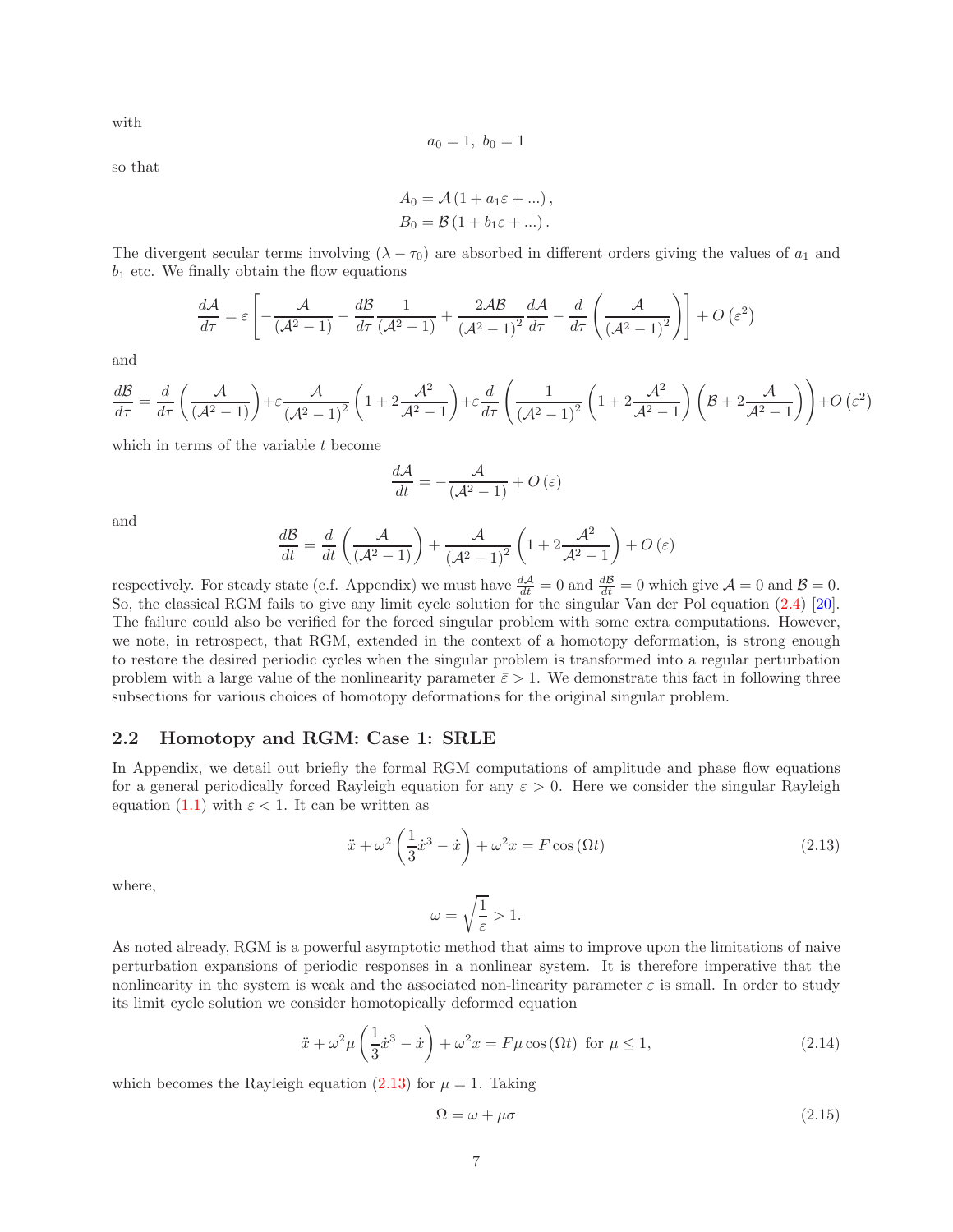and

$$
x(t) = x_0(t) + \mu x_1(t) + \mu^2 x_2(t) + \cdots
$$
\n(2.16)

and following the steps of Appendix, we get the RG flow equations as

<span id="page-7-0"></span>
$$
\frac{dR}{dt} = \mu \left( \frac{R}{2} - \frac{R^3}{8} \omega^2 \right) \omega^2 - \frac{F}{2\omega} \mu \sin \theta + O\left(\mu^2\right) \tag{2.17}
$$

and

<span id="page-7-1"></span>
$$
\frac{d\theta}{dt} = \omega - \frac{F}{2R\omega}\mu\cos\theta + O\left(\mu^2\right). \tag{2.18}
$$

The renormalized solution after taking the limit  $t \to \infty$  and eliminating the secular terms is

<span id="page-7-2"></span>
$$
x(t) = R(t)\cos(\theta(t)) + \frac{1}{96}\mu\omega^3 R^3(t)\sin(3\theta(t))
$$
\n(2.19)

where,  $R(t)$  and  $\theta(t)$  are obtained from the solution of the RG flow equations. Invoking continuity of deformed system and letting  $\mu \rightarrow 1^-$  in [\(2.17\)](#page-7-0), [\(2.18\)](#page-7-1) and [\(2.19\)](#page-7-2) we get,

$$
\frac{dR}{dt} = \left(\frac{R}{2} - \frac{R^3}{8}\omega^2\right)\omega^2 - \frac{F}{2\omega}\sin\theta\tag{2.20}
$$

$$
\frac{d\theta}{dt} = \omega - \frac{F}{2R\omega}\cos\theta\tag{2.21}
$$

and

<span id="page-7-6"></span>
$$
x(t) = R(t)\cos(\theta(t)) + \frac{1}{96}\omega^3 R^3(t)\sin(3\theta(t)).
$$
\n(2.22)

As, by continuity,  $\mu$  attains the limiting value  $\mu = 1$ , one gets by writing

$$
\theta = \phi + \Omega \ t = \phi + (\omega + \sigma) \ t \tag{2.23}
$$

the flow equations as,

<span id="page-7-3"></span>
$$
\frac{dR}{dt} = \left(\frac{R}{2} - \frac{R^3}{8}\omega^2\right)\omega^2 - \frac{F}{2\omega}\sin\left(\phi + \Omega t\right) \tag{2.24}
$$

and

<span id="page-7-4"></span>
$$
\frac{d\phi}{dt} + \sigma = -\frac{F}{2R\omega}\cos\left(\phi + \Omega t\right). \tag{2.25}
$$

For steady state motion  $\frac{dR}{dt} = 0$  and  $\frac{d\phi}{dt} = 0$  so that  $(2.24)$  and  $(2.25)$  give

$$
\left(\frac{R}{2} - \frac{R^3}{8}\omega^2\right)\omega = \frac{F}{2\omega^2}\sin\left(\phi + \Omega t\right)
$$

and

$$
\frac{R\sigma}{\omega} = -\frac{F}{2\omega^2}\cos\left(\phi + \Omega t\right).
$$

Squaring and then adding we get,

$$
\frac{R^2\omega^2}{4}\left(1-\frac{R^2}{4}\omega^2\right)^2 + \frac{R^2\sigma^2}{\omega^2} = \frac{F^2}{4\omega^4}.
$$

Taking

$$
\rho = \frac{R^2 \omega^2}{4}
$$
,  $\sigma_1 = \frac{\sigma}{\omega^2} = \varepsilon \sigma$  and  $k = \frac{F}{\omega^2}$ 

we get the frequency-amplitude response equation

<span id="page-7-5"></span>
$$
\rho (1 - \rho)^2 + 4\rho \sigma_1^2 = \frac{k^2}{4},\tag{2.26}
$$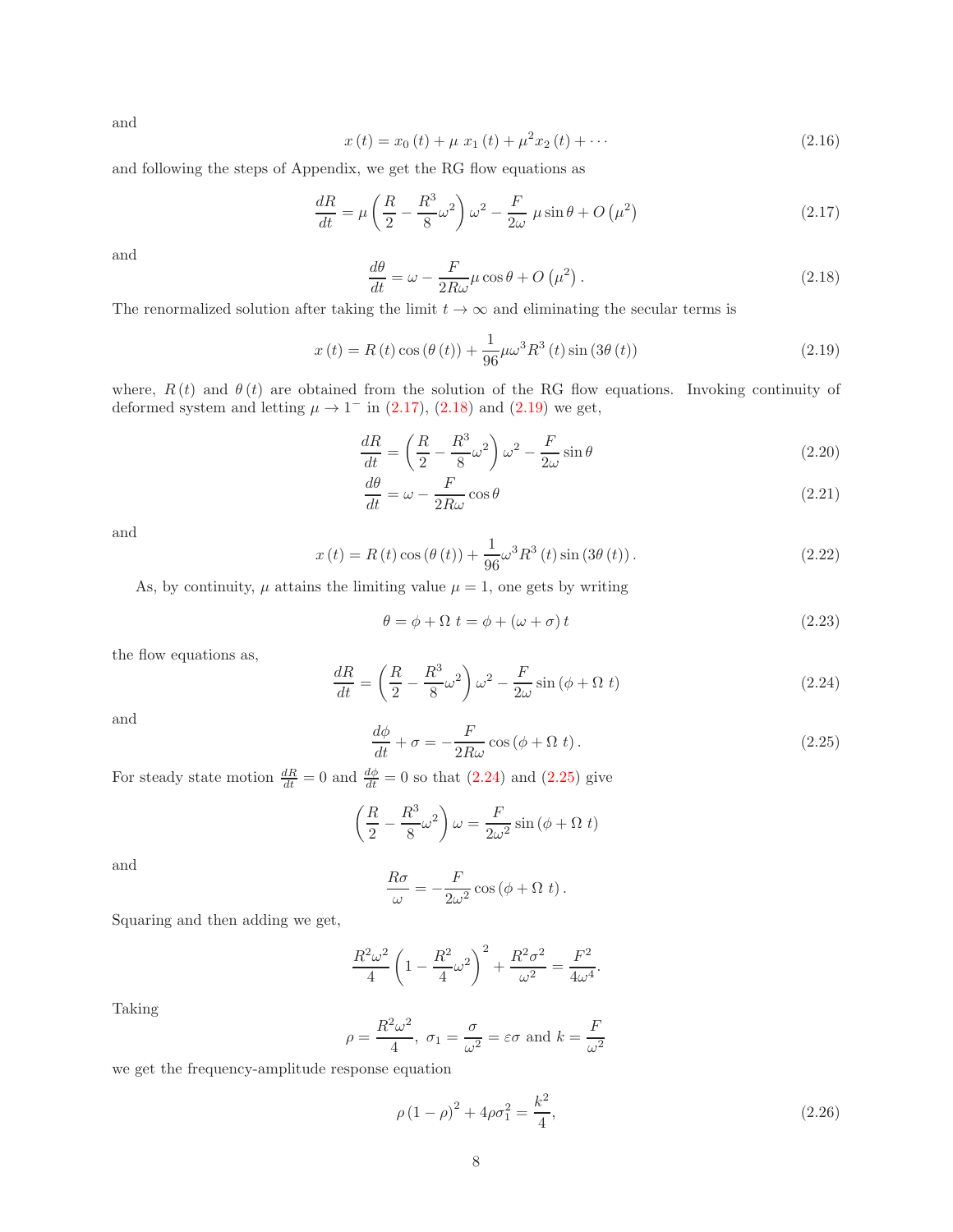which is identical to the equation  $(5.13)$  as described in the Appendix and so the region giving stable limit cycle must satisfy both the inequalities

$$
\rho > \frac{1}{2} \text{ and } \Delta > 0
$$
  

$$
\Delta = \frac{1}{4} \left( 1 - 4\rho + 3\rho^2 \right) + \sigma_1^2.
$$
  

$$
k = 0.5, \ \omega = 1.15, \ \sigma_1 = 0.07
$$
 (2.27)

in  $\rho \sigma_1$  plane, where

Taking

so that

<span id="page-8-0"></span> $F = 0.5\omega^2$ 

 $(2.26)$  gives three values of  $\rho$  as

 $\rho = 7.0777 \times 10^{-2}$ , 0.74685 and 1.1824.

We take the largest value  $\rho = 1.1824$  so that

$$
\Delta = 0.12105 > 0
$$

<span id="page-8-1"></span>i.e., our choice of parameters in [\(2.27\)](#page-8-0) satisfy both the convergence criteria. The limit cycle from RG solution [\(2.22\)](#page-7-6) is represented by dotted line along with the numerically computed (exact) limit cycle represented by solid line in the Figure  $1(a)$  with the values of the parameters given by  $(2.27)$ .



Figure 1: Comparison of limit cycles given by the approximate solution [\(2.22\)](#page-7-6) using RGM (in dotted line) with the exact numerical limit cycle (in solid line) for (a)  $k = 0.5$  (or  $F = 0.5\omega^2$ ),  $\omega =$ 1.15 (or  $\varepsilon = 0.75614$ ),  $\sigma_1 = 0.07$  and (b)  $k = 0.4$  (or  $F = 0.4\omega^2$ ),  $\omega = 2$  (or  $\varepsilon = 0.25$ ),  $\sigma_1 = 0.01$ .

Similarly, for

<span id="page-8-3"></span><span id="page-8-2"></span>
$$
k = 0.4, \ \omega = 2, \ \sigma_1 = 0.01 \tag{2.28}
$$

so that

$$
F = 0.4\omega^2
$$

we have  $\varepsilon = 0.25$  and  $(2.26)$  gives three values of  $\rho$  as

$$
\rho = 4.3722 \times 10^{-2}
$$
, 0.77347 and 1.1828

We take the largest value  $\rho = 1.1824$  so that

$$
\Delta = 0.12105 > 0
$$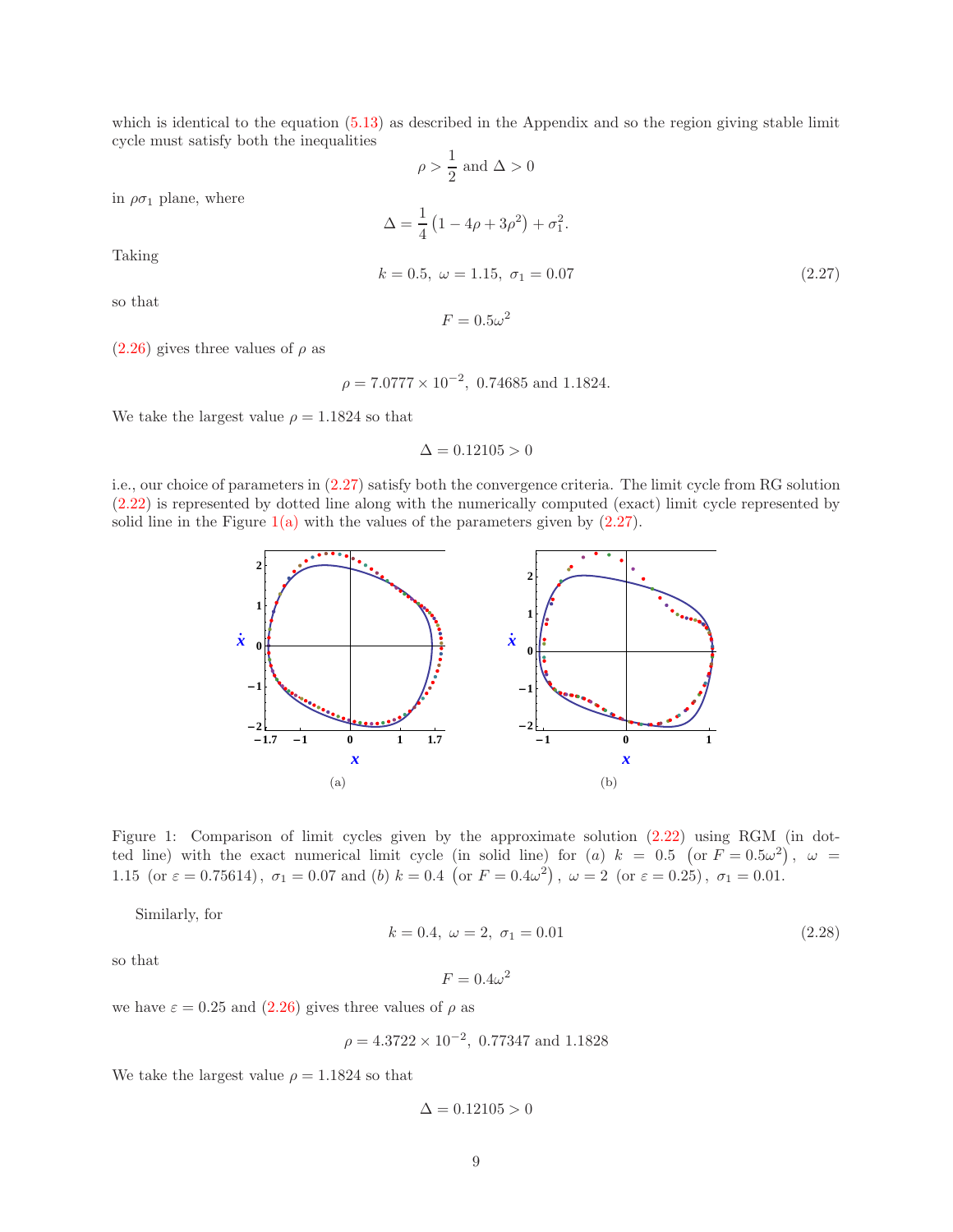i.e., our choice of parameters in [\(2.28\)](#page-8-2) satisfy both the convergence criteria. The limit cycle from RG solution [\(2.22\)](#page-7-6) is represented by dotted line along with the numerically computed (exact) limit cycle represented by solid line in the Figure  $1(b)$  with the values of the parameters given by  $(2.28)$ .

To summarize, homotopically extended RGM is successful in reproducing qualitatively reasonable relaxation oscillation solutions when the singular problem is transformed into a regular problem but with a large value of nonlinearity parameter. In the next subsection, we show that almost analogous results are also recovered, with only minor differences in the explicit forms of the approximate solutions, by implementing an alternative homotopy variation. In subsection [2.4,](#page-11-0) we consider the forced Rayleigh problem with strong nonlinearity in the context of homotopy RGM. It is heartening to note that the limiting homotopy RGM solutions matches exactly with the formal RGM solution of Appendix, establishing, in retrospect, the strength of classical RGM even yielding qualitatively reasonable periodic solutions in a strongly nonlinear oscillation.

## <span id="page-9-0"></span>2.3 Homotopy and RGM: Case 2: SRLE, Alternate homotopy deformation

Let us consider the singular Rayleigh equation [\(1.1\)](#page-0-0) with  $\varepsilon < 1$ , but present in the alternative form

<span id="page-9-1"></span>
$$
\varepsilon \ddot{x}(t) + \varepsilon x(t) + \left\{ \left( \frac{1}{3} \dot{x}(t)^3 - \dot{x}(t) \right) + (1 - \varepsilon) x(t) \right\} = F \varepsilon \cos(\Omega t), \ \varepsilon < 1. \tag{2.29}
$$

Motivation of this choice comes from the salient fact that the success of RGM in recovering the qualitative features of periodic oscillations basically rests on the availability of a zeroth order harmonic term in the perturbative expansion of the desired solution. Since the non-linearity term in the above equation is still large, we consider, instead the following homotopically extended system to study the limit cycle solution

$$
\varepsilon \ddot{x}(t) + \varepsilon x(t) + \mu \left\{ \left( \frac{1}{3} \dot{x}(t)^3 - \dot{x}(t) \right) + (1 - \varepsilon) x(t) \right\} = F \varepsilon \mu \cos(\Omega t), \ \varepsilon < 1,\tag{2.30}
$$

which becomes the forced singular problem  $(2.29)$  for  $\mu = 1$ . Next, choosing, as above,

<span id="page-9-3"></span><span id="page-9-2"></span>
$$
\Omega = 1 + \mu \sigma. \tag{2.31}
$$

one expands limit cycle solution as

$$
x(t) = x_0(t) + \mu x_1(t) + \mu^2 x_2(t) + \dots
$$
\n(2.32)

so that the RG flow equations are (Appendix)

$$
\frac{dR}{dt} = \frac{1}{\varepsilon}\mu\left(\frac{R}{2} - \frac{R^3}{8}\right) - \frac{F}{2}\mu\sin\theta + O\left(\mu^2\right) \tag{2.33}
$$

$$
\frac{d\theta}{dt} = 1 - \frac{\mu}{2R\varepsilon} \left( F\varepsilon \cos \theta + R(\varepsilon - 1) \right) + O\left(\mu^2\right). \tag{2.34}
$$

The renormalized solution after taking the limit  $t \to \infty$  and eliminating the secular terms is

<span id="page-9-4"></span>
$$
x(t) = R(t)\cos\left(\theta(t)\right) + \frac{1}{96\varepsilon}\mu R^3(t)\sin\left(3\theta(t)\right). \tag{2.35}
$$

Finally, putting  $\mu = 1$ , by continuity, in  $(2.33)$ ,  $(2.34)$  and  $(2.35)$  we get,

<span id="page-9-5"></span>
$$
\frac{dR}{dt} = \frac{1}{\varepsilon} \left( \frac{R}{2} - \frac{R^3}{8} \right) - \frac{F}{2} \sin \theta \tag{2.36}
$$

<span id="page-9-6"></span>
$$
\frac{d\theta}{dt} = \frac{1}{2} + \frac{1}{2\varepsilon} - \frac{1}{2R}F\cos\theta\tag{2.37}
$$

and

<span id="page-9-7"></span>
$$
x(t) = R(t)\cos\left(\theta(t)\right) + \frac{1}{96\varepsilon}R^3(t)\sin\left(3\theta(t)\right). \tag{2.38}
$$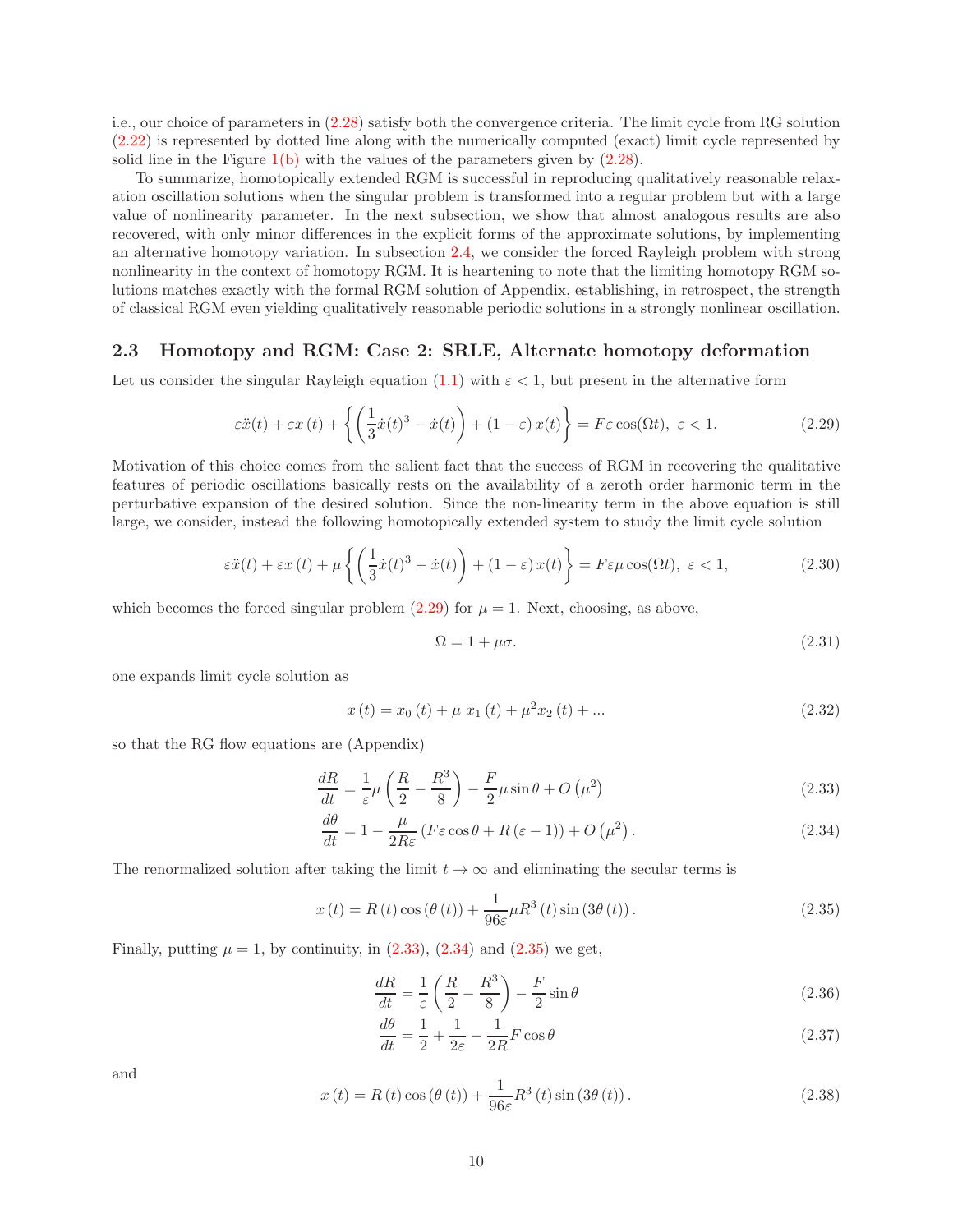Taking

$$
\theta = \phi + \left(\frac{1}{2} + \frac{1}{2\varepsilon} + \sigma\right) t
$$

from  $(2.36)$  and  $(2.37)$  we get,

$$
\frac{dR}{dt} = \frac{1}{\varepsilon} \left( \frac{R}{2} - \frac{R^3}{8} \right) - \frac{F}{2} \sin \left( \phi + \left( \frac{1}{2} + \frac{1}{2\varepsilon} + \sigma \right) t \right) \tag{2.39}
$$

$$
\frac{d\phi}{dt} + \sigma = -\frac{1}{2R}F\cos\left(\phi + \left(\frac{1}{2} + \frac{1}{2\varepsilon} + \sigma\right)t\right).
$$
\n(2.40)

For steady state motion  $\frac{dR}{dt} = 0$  and  $\frac{d\phi}{dt} = 0$  so that the above equations give

$$
\left(\frac{R}{2} - \frac{R^3}{8}\right) = \frac{F\varepsilon}{2}\sin\left(\phi + \left(\frac{1}{2} + \frac{1}{2\varepsilon} + \sigma\right)t\right)
$$

$$
R\varepsilon\sigma = -\frac{1}{2}F\varepsilon\cos\left(\phi + \left(\frac{1}{2} + \frac{1}{2\varepsilon} + \sigma\right)t\right).
$$

Squaring and then adding we get,

$$
\frac{R^2}{4}\left(1-\frac{R^2}{4}\right)^2 + R^2\varepsilon^2\sigma^2 = \frac{F^2\varepsilon^2}{4}.
$$

Taking

$$
\rho = \frac{R^2}{4}, \ \sigma_1 = \varepsilon \sigma \text{ and } k = F\varepsilon
$$

we get the frequency-amplitude response equation

<span id="page-10-0"></span>
$$
\rho (1 - \rho)^2 + 4\rho \sigma_1^2 = \frac{k^2}{4},\tag{2.41}
$$

which is identical to the equation  $(5.13)$  as described in the Appendix and so the region giving stable limit cycle must satisfy both the inequalities

$$
\rho>\frac{1}{2} \text{ and } \Delta>0
$$

in  $\rho \sigma_1$  plane, where

<span id="page-10-1"></span>
$$
\Delta = \frac{1}{4} (1 - 4\rho + 3\rho^2) + \sigma_1^2.
$$
  

$$
k = 0.5, \ \varepsilon = 0.75, \ \sigma_1 = 0.07
$$
 (2.42)

Taking

so that

$$
F=\frac{0.5}{\varepsilon}
$$

 $(2.41)$  gives three values of  $\rho$  as

$$
\rho = 7.0777 \times 10^{-2}, \ 0.74685 \text{ and } 1.1824.
$$

If we take the largest value  $\rho = 1.1824$  then

$$
\Delta = 0.12105 > 0.
$$

Therefore, this choice of the parameter values given by [\(2.42\)](#page-10-1) satisfy the convergence criteria. The limit cycle from RG solution [\(2.38\)](#page-9-7) is represented by dotted line along with the numerically computed (exact) limit cycle represented by solid line in the Figure  $2(a)$  with the values of the parameters given by  $(2.42)$ . Similarly, taking

<span id="page-10-2"></span>
$$
k = 0.4, \ \varepsilon = 0.6, \ \sigma_1 = 0.07 \tag{2.43}
$$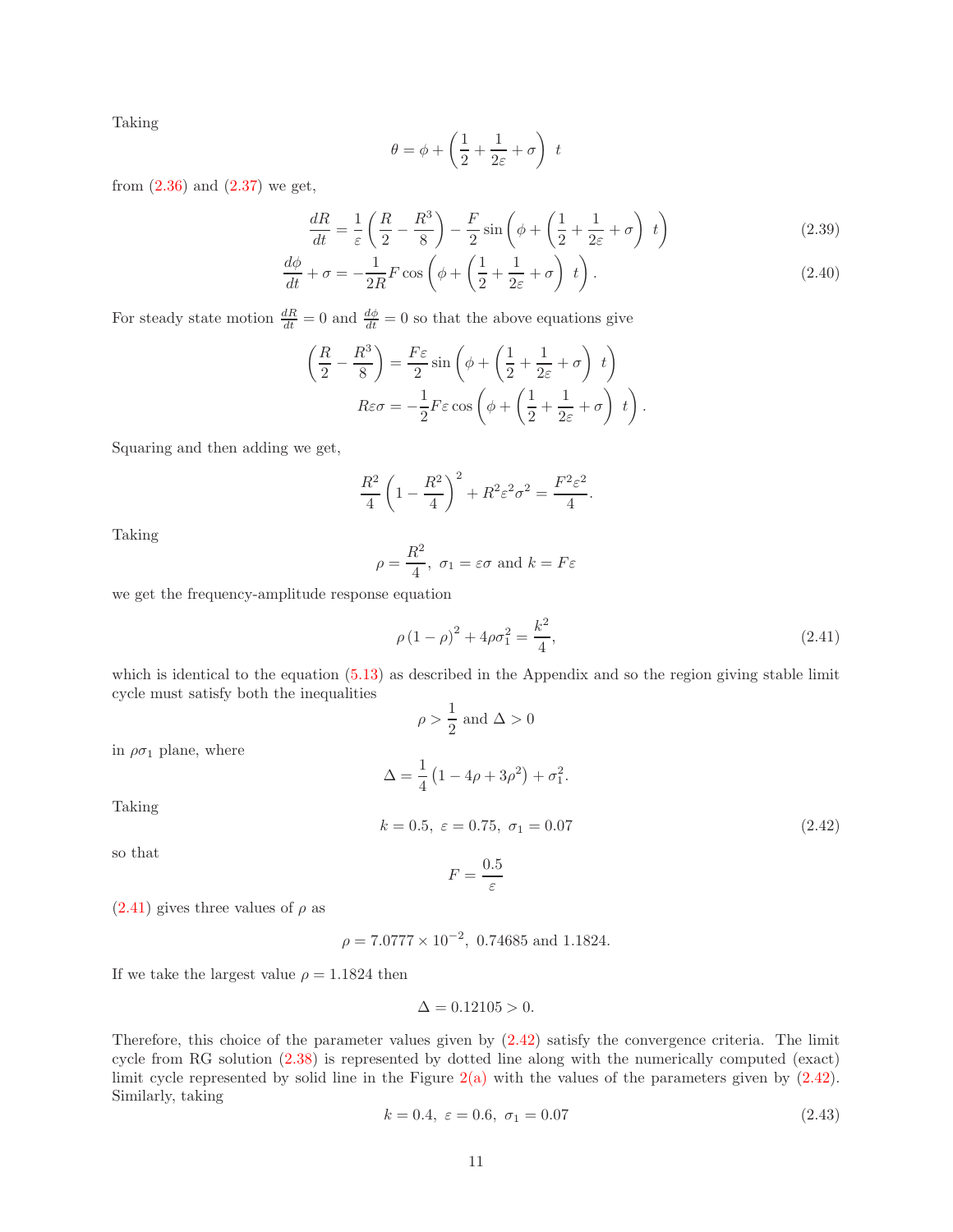<span id="page-11-1"></span>

Figure 2: Comparison of limit cycles given by the approximate solution [\(2.38\)](#page-9-7) using RGM (in dotted line) with the exact numerical limit cycle (in solid line) for (a)  $k = 0.5$ ,  $\varepsilon = 0.75$ ,  $\sigma_1 = 0.07$  and (b)  $k = 0.4$ ,  $\varepsilon =$ 0.6,  $\sigma_1 = 0.07$ .

so that

<span id="page-11-2"></span>
$$
F = \frac{0.4}{\varepsilon}
$$

 $(2.41)$  gives three values of  $\rho$  as

 $4.2737 \times 10^{-2}$ , 0.83109 and 1.1262.

Taking the largest value  $\rho = 1.1262$  we get

$$
\Delta = 7.9945 \times 10^{-2} > 0
$$

i.e., this choice of the parameter values given by [\(2.43\)](#page-10-2) satisfy the convergence criteria. The limit cycle from RG solution  $(2.38)$  is represented by dotted line along with the numerically computed (exact) limit cycle represented by solid line in the Figure [2\(b\)](#page-11-2) with the values of the parameters given by [\(2.43\)](#page-10-2).

To conclude this section, we note that two alternative choices of homotopy deformations qualitatively almost identical periodic solutions c.f [\(2.22\)](#page-7-6) and [\(2.38\)](#page-9-7). Two solutions have almost identical forms except for minor differences in coefficients of the second terms.

## <span id="page-11-0"></span>2.4 Homotopy and RGM: Case 3: Regular RLE for all  $\varepsilon$

In this section we consider [\(1.2\)](#page-1-0) for all  $\varepsilon > 0$ . In order to study its limit cycle solution we consider the associated homotopy equation

$$
\ddot{x}(t) + \varepsilon \mu \left(\frac{1}{3}\dot{x}(t)^3 - \dot{x}(t)\right) + x(t) = F\epsilon \mu \cos(\Omega t),\tag{2.44}
$$

which becomes the forced Rayleigh equation [\(1.2\)](#page-1-0) for  $\mu = 1$ . Taking

<span id="page-11-4"></span><span id="page-11-3"></span>
$$
\Omega = 1 + \mu \varepsilon \sigma \tag{2.45}
$$

and

$$
x(t) = x_0(t) + \mu x_1(t) + \mu^2 x_2(t) + \dots
$$
\n(2.46)

we get the RG flow equations

$$
\frac{dR}{dt} = \mu \varepsilon \left(\frac{R}{2} - \frac{R^3}{8}\right) - \frac{F}{2} \mu \varepsilon \sin \theta + O\left(\mu^2\right) \tag{2.47}
$$

$$
\frac{d\theta}{dt} = 1 - \mu \frac{F}{2R} \varepsilon \cos \theta + O\left(\mu^2\right) \tag{2.48}
$$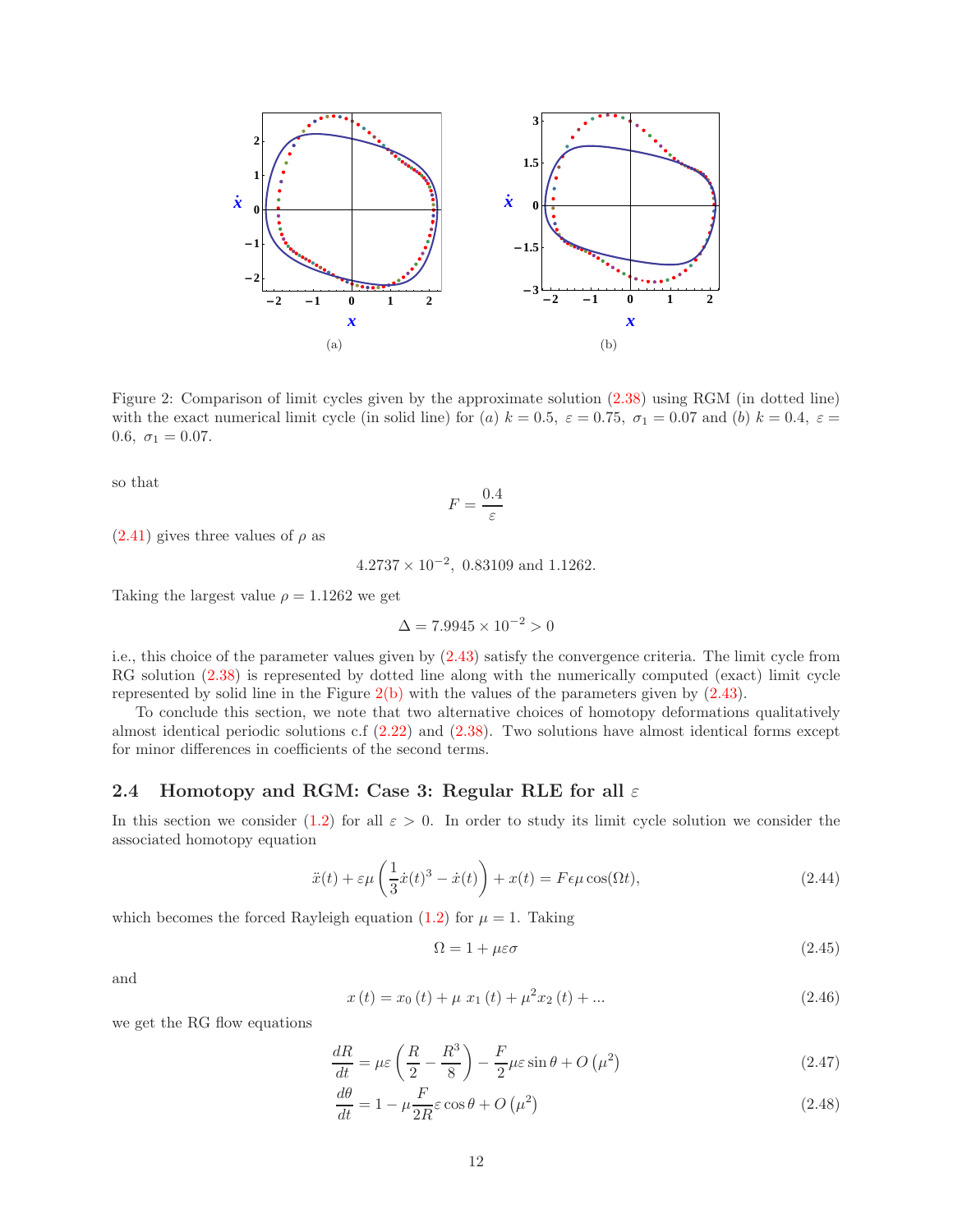and the renormalized solution after taking the limit  $t \to \infty$  and eliminating the secular terms is

<span id="page-12-0"></span>
$$
x(t) = R(t)\cos\left(\theta(t)\right) + \frac{1}{96}\varepsilon\mu R^3\left(t\right)\sin\left(3\theta\left(t\right)\right) \tag{2.49}
$$

where,  $R(t)$  and  $\theta(t)$  are the solutions of [\(2.47\)](#page-11-3) and [\(2.48\)](#page-11-4). Putting  $\mu = 1$ , by continuity, in (2.47), (2.48) and  $(2.49)$  we get,

$$
\frac{dR}{dt} = \varepsilon \left(\frac{R}{2} - \frac{R^3}{8}\right) - \frac{F}{2}\varepsilon \sin \theta \tag{2.50}
$$

<span id="page-12-2"></span><span id="page-12-1"></span>
$$
\frac{d\theta}{dt} = 1 - \frac{F}{2R}\varepsilon\cos\theta\tag{2.51}
$$

and

<span id="page-12-5"></span>
$$
x(t) = R(t)\cos\left(\theta(t)\right) + \frac{1}{96}\varepsilon R^{3}(t)\sin\left(3\theta(t)\right). \tag{2.52}
$$

As  $\mu = 1$  taking

$$
\theta = \phi + \Omega \ t = \phi + (1 + \varepsilon \sigma) \ t
$$

in [\(2.50\)](#page-12-1) and [\(2.51\)](#page-12-2) we get,

$$
\frac{dR}{dt} = \varepsilon \left(\frac{R}{2} - \frac{R^3}{8}\right) - \frac{F}{2}\varepsilon \sin\left(\phi + \Omega t\right) \tag{2.53}
$$

$$
\frac{d\phi}{dt} + \varepsilon \sigma = -\frac{F}{2R} \varepsilon \cos(\phi + \Omega t). \tag{2.54}
$$

For steady state motion  $\frac{dR}{dt} = 0$  and  $\frac{d\phi}{dt} = 0$ , so that the above equations give

$$
\left(\frac{R}{2} - \frac{R^3}{8}\right) = \frac{F}{2}\sin\theta
$$

$$
R\sigma = -\frac{F}{2}\cos\theta.
$$

Squaring and then adding we get,

$$
\frac{R^2}{4}\left(1-\frac{R^2}{4}\right)^2 + R^2\sigma^2 = \frac{F^2}{4}.
$$

Taking

$$
\rho = \frac{R^2}{4} \text{ and } k = F
$$

we get the frequency-amplitude response equation as,

<span id="page-12-3"></span>
$$
\rho (1 - \rho)^2 + 4\rho \sigma^2 = \frac{k^2}{4},\tag{2.55}
$$

which is again identical to the equation  $(5.13)$  as described in the Appendix and so the region giving stable limit cycle must satisfy both the inequalities

$$
\rho > \frac{1}{2} \text{ and } \Delta > 0
$$

in  $\rho\sigma$  plane, where

$$
\Delta = \frac{1}{4} (1 - 4\rho + 3\rho^2) + \sigma^2.
$$

Taking

<span id="page-12-4"></span>
$$
k = F = 0.5, \ \varepsilon = 1.3, \ \sigma = 0.07 \tag{2.56}
$$

 $(2.55)$  gives three values of  $\rho$  as

$$
\rho = 7.0777 \times 10^{-2}, \ 0.74685, \ 1.1824.
$$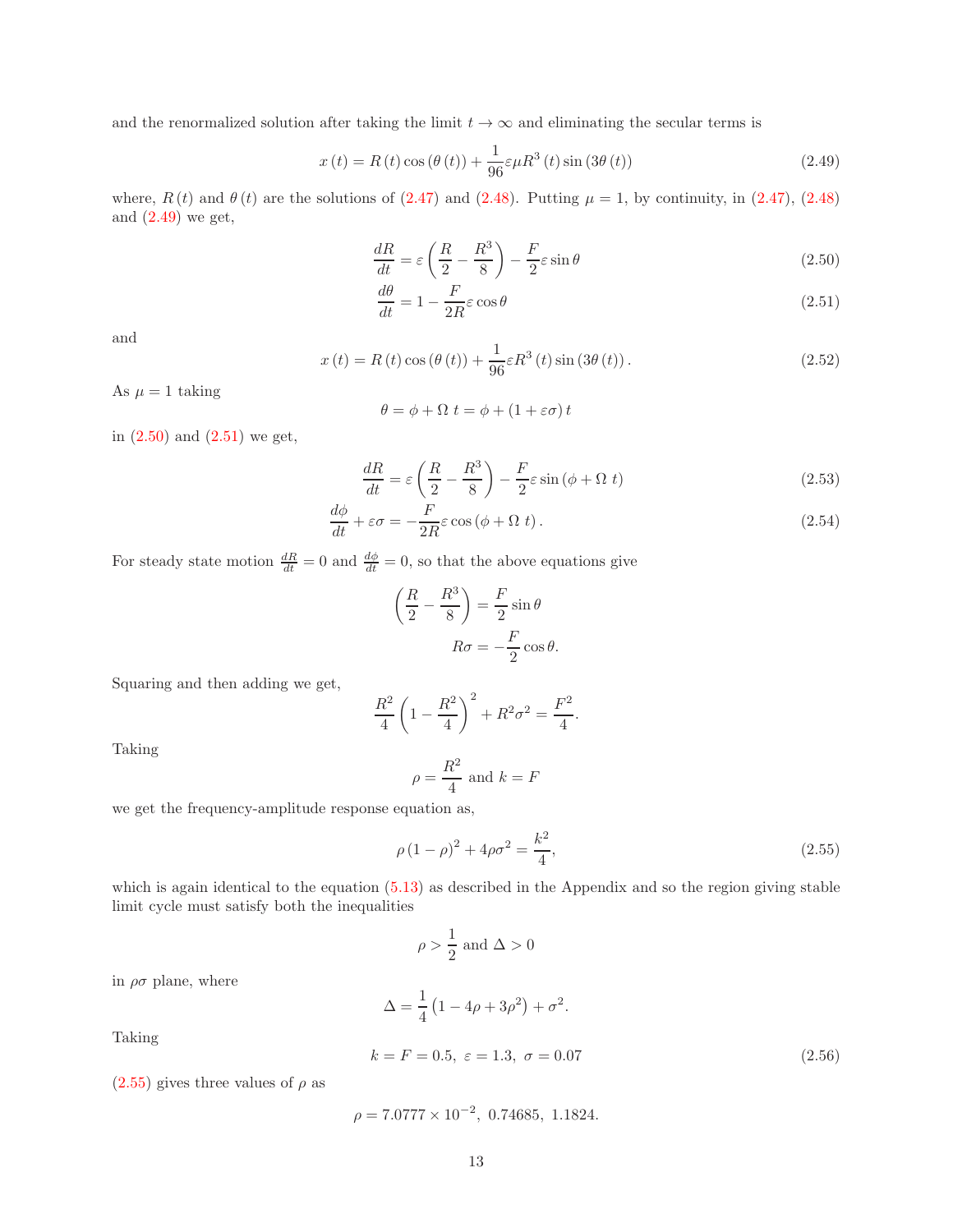If we take the largest value  $\rho = 1.1824$  then

 $\Delta = 0.12105 > 0.$ 

<span id="page-13-1"></span>Therefore, this choice of the values of the parameters given by [\(2.56\)](#page-12-4) satisfy both the convergence criteria. The limit cycle from RG solution [\(2.52\)](#page-12-5) is represented by dotted line along with the numerically computed (exact) limit cycle represented by solid line in the Figure  $3(a)$  with the values of the parameters given by  $(2.56).$  $(2.56).$ 



Figure 3: Comparison of limit cycles given by the approximate solution [\(2.52\)](#page-12-5) using RGM (in dotted line) with the exact numerical limit cycle (in solid line) for (a)  $k = F = 0.5$ ,  $\varepsilon = 1.3$ ,  $\sigma = 0.07$  and (b)  $k = F =$ 0.4,  $\varepsilon = 0.8$ ,  $\sigma = 0.06$ .

Similarly, taking

<span id="page-13-3"></span><span id="page-13-2"></span>
$$
k = F = 0.4, \ \varepsilon = 0.8, \ \sigma = 0.06 \tag{2.57}
$$

 $(2.55)$  gives three values of  $\rho$  as

$$
4.2999 \times 10^{-2}
$$
, 0.81354 and 1.1435.

Taking the largest value  $\rho = 1.1435$  we get

$$
\Delta = 9.0794 \times 10^{-2} > 0
$$

i.e., this choice of the parameter values given by [\(2.57\)](#page-13-2) satisfy the convergence criteria. The limit cycle from RG solution [\(2.52\)](#page-12-5) is represented by dotted line along with the numerically computed (exact) limit cycle represented by solid line in the Figure [3\(b\)](#page-13-3) with the values of the parameters given by [\(2.57\)](#page-13-2).

It follows that homotopy limit  $\mu \to 1^-$  reproduces exactly the formal RGM solution as detailed in Appendix. As commented already, this demonstrates the strength of classical RGM in generating approximate periodic responses of a nonlinear system when zeroth order term happens to be harmonic, that agree qualitatively with the actual system response. However, it should be clear that there indeed is a substantial mismatch (of the order of  $\sim 25\%$  or more) between the exact and the theoretically computed orbits. In the next section, we present new asymptotic results leading to *quantitatively efficient* approximations, thus improving the conventional setting of RGM to a more efficient theory in estimating nonlinear periodic solutions.

# <span id="page-13-0"></span>3 Asymptotic Duality: IRGM and Efficient Computation

By asymptotic duality [\[6,](#page-26-3)[8,](#page-26-15)[9\]](#page-26-4), we mean an extended real analytic framework which would support identical asymptotic (limiting)  $SL(2,\mathbb{R})$  invariant (viz., translation and inversion invariant) variables, that are allowed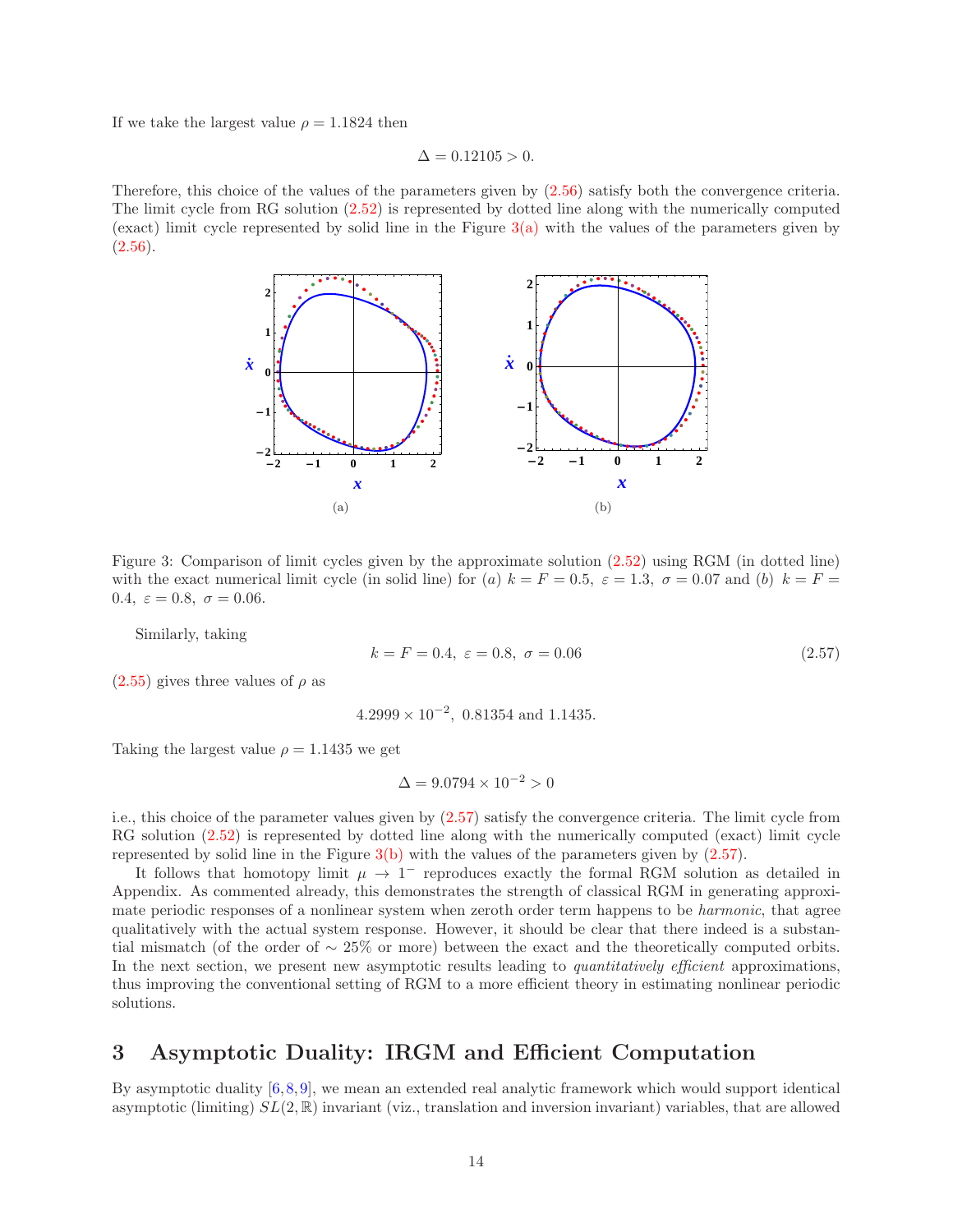to vanish much more slowly compared to the original asymptotic variable t or  $t^{-1}$ , as the case may be, in either of the limiting neighbourhoods  $t \to 0^+$  or  $t \to \infty$  in a nonlinear system.

To be precise, a nonlinear system is generally known to enjoy a cascade of slow scales  $\tau_n = \varepsilon^n t$ , so that t goes to  $\infty$  through scales  $\varepsilon^{-n}$ ,  $\varepsilon$  < 1 thus activating subdominant slower scales  $\tau_n \sim O(1)$  successively and hence leading to more and more complex evolutionary structures in the system. For a strongly nonlinear situation the relevant scales would naturally be of the form  $\tau_n = t/\varepsilon^n$ ,  $\varepsilon \geq 1$  instead. Conventional asymptotic analysis such as multiple scale method, RGM etc. are known to exploit or invoke naturally such scales to convert the naive perturbation series into more effective schemes capturing non-perturbative features of the nonlinear dynamics.

However, as it becomes evident from the analysis presented in Section 2, although RGM is generally successful in capturing qualitative features of period orbits, fails indeed to yield quantitatively efficient results in strongly nonlinear problems, because of significant difference between asymptotically approximate solutions with the exact numerical orbits. Analogous limitations of multiple scale analysis can also be inferred. We note that higher order calculations based on conventional treatments can not improve the situation in a significant way, not to mention the complexity, in under taking such computations. To eliminate this limitations in conventional approaches, particularly in RGM, we propose the following  $[8, 9]$  $[8, 9]$ :

In the context of a nonlinear system the conventional *linear flow* of time as designated above by the scales of the form  $\varepsilon^{-n}$  has the potential to carry slowly varying nonlinear structures given by a *renormalized*, *deformed scale* of the form  $t \sim \varepsilon^{-n} \cdot \varepsilon^{-nv(\eta)}$ , where  $v(\eta) \sim O(1)$  is a  $SL(2,\mathbb{R})$  invariant object and  $\eta \sim O(1)$ is a slow variable. To explain it more precisely and to see what is happening let us proceed in steps:

#### Step 1.

To introduce new asymptotic structure, let us begin by considering the set of real null and divergent (either to  $\infty$  or  $-\infty$ ) sequences, denoted N, while t being a representative divergent ( $t^{-1}$  null) sequence.

### Step 2. Definitions [\[8,](#page-26-15) [9\]](#page-26-4)

(a) The dominant characteristic scale of the nonlinear system concerned, denoted  $\varepsilon$  and assumed  $\varepsilon$  < 1, for instance, defines a null sequence  $\varepsilon^n$ , called the (primary) scale, for subsequent analysis. Relative to this scale, the asymptotic variable  $t \to \infty$  gets deformed images of the form

$$
t_{\pm} = \lambda_{\pm} \varepsilon^{-n} \varepsilon^{\pm nv_{\pm}(\eta)} \tag{3.1}
$$

satisfying the inversion rule

<span id="page-14-0"></span>
$$
t_+ \cdot t_- = \lambda (\varepsilon^{-n})^2. \tag{3.2}
$$

The scaling exponents  $v_{\pm}(\eta)$  are, as yet unspecified real valued function of the slow variables  $\tau_n = \varepsilon^n t$ , that we denote, for brevity, by a general small scale  $O(1)$  variable  $\eta$  varying in  $0 \ll \eta \ll 1$  or  $1 \ll \eta \ll 2$ . It should also become clear, from above definitions, the exponents  $v_{\pm}(\eta)$  depend on the choice of the chosen scale, this will be clarified further later. Further, out of the two variables  $t_{\pm}$ , the smaller variable  $t_{-}$  being an asymptotic one,  $v(\eta)$  must respect the constraint  $0 < v_-(\eta) < 1$ . The proportionality parameters  $\lambda_{\pm}$  and  $\lambda$  are generally slowly varying functions of  $\varepsilon$ . Further characterization is given below.

(b) By definition,

<span id="page-14-1"></span>
$$
v_{\pm}(\eta) = \left| \frac{\log t_{\pm} / \varepsilon^{-n}}{\log \varepsilon^{n}} \right| + o((\log \varepsilon^{-n})^{-1})
$$
\n(3.3)

in the limit  $n \to \infty$ , when  $\lambda_{\pm}$  = real const. +  $o(1)$  or  $o(1)$ . Under this constraint,  $\lambda$  itself may be slowly varying constant or vanishing. Consequently, it follows from inversion rule [\(3.2\)](#page-14-0) that

$$
v_{+}(\eta) = v_{-}(\eta) \tag{3.4}
$$

hence,  $v_{+}(\eta)$  must also respect the constraint  $0 < v_{+}(\eta) < 1$ . Consequently, the scaling exponents are said to be self-dual exponents and denoted by the symbol  $v(\eta) \in (0,1)$ . The reason for this nomenclature is explained by the following Proposition.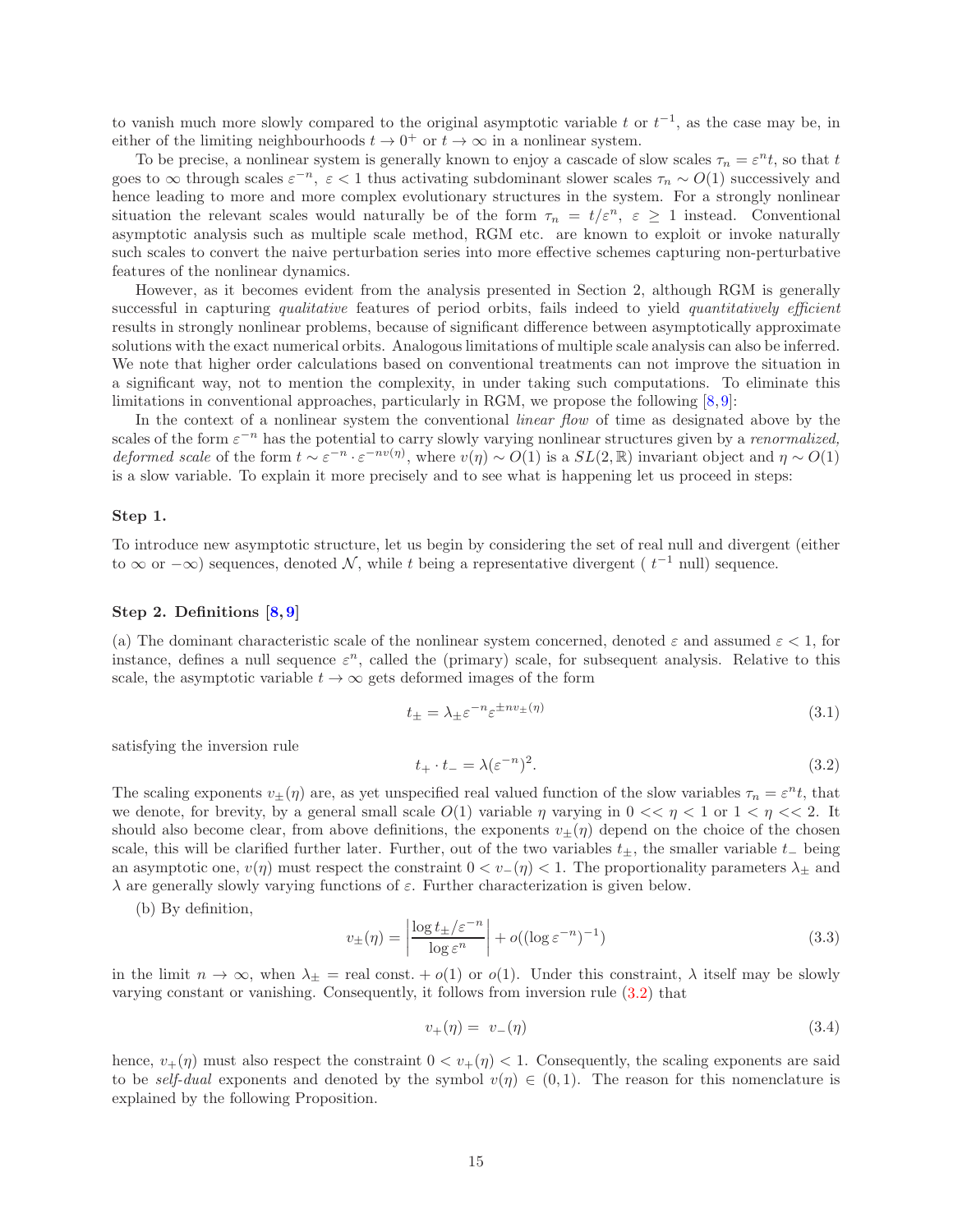**Proposition 1 (Duality or**  $SL(2,\mathbb{R})$  **Invariance Properties)** [\[8,](#page-26-15) [9\]](#page-26-4) The scaling exponents  $v_{\pm}(\eta)$ , denoted for brevity by  $v(\eta)$ , satisfy the following invariance properties. (1)  $v(k\eta) = v(\eta)$ , for any constant k, (2)  $v(\eta^{-1}) = v(\eta)$ ,

(3)  $v(\eta - \eta_0) = v(\eta)$ , for any  $\eta_0$  satisfying, for instance, the inequality  $0 < |\eta_0| \le |\eta| \le 1$ , which are all valid up to an additive null sequence  $o(1)$ .

**Proof.** The proof of these invariance properties, viz., (1) Scaling, (2) Inversion and (3) Translation, follow directly from Definitions (a) and (b). However, for completeness, we sketch here the proofs of inversion and translation invariance, (2) and (3) respectively.

*Proof of (2):* For definiteness, we work with  $t_{+} := \tau^{-1}$  (say). Then  $\tau \ll 1$ , and the corresponding scale is  $\varepsilon^n$ . By definition [\(3.3\)](#page-14-1),

$$
v(\eta^{-1}) = \left| \frac{\log \tau / \varepsilon^n}{\log \varepsilon^n} \right| + o(1) = \left| \frac{\log t + \varepsilon^{-n}}{\log \varepsilon^n} \right| + o(1) = v(\eta), \tag{3.5}
$$

where  $\eta^{-1} \lessapprox 1$  when  $\eta \gtrsim 1$ , proving the inversion invariance. (q.e.d)

*Proof of (3)*: Again, by definition  $(3.3)$ 

$$
v_{\pm}(\eta - \eta_0) = \left| \frac{\log \varepsilon^n (t_+ - t_{+0})}{\log \varepsilon^n} \right| + o(1) = \left| \frac{\log \varepsilon^n t_+}{\log \varepsilon^n} \right| + \left| \frac{\log (1 - t_{+0}/t_+)}{\log \varepsilon^n} \right| + o(1) = v(\eta) \tag{3.6}
$$

since the second logarithmic term in second equality vanishes faster ( here  $0 \ll t_{+0} \ll t_{+}$ ), proving the translation invariance. (q.e.d.)  $\blacksquare$ 

The translation invariance also reveals the ultrametric property of the scaling exponent  $v(\eta)$ . Indeed  $v(\eta)$  defines an ultrametric norm on the set of the asymptotic variables N satisfying the strong triangular property:  $v(\eta + \eta_0) \le \max\{v(\eta), v(\eta_0)\}\$ ,  $\eta$ ,  $\eta_0$  satisfying above inequalities. For a detail proof see [\[8,](#page-26-15)[9\]](#page-26-4).

Let us remark that the mapping  $t \mapsto v(\eta)$  can be interpreted as a renormalization group action, assigning a finite slowly varying value  $v(\eta)$  to a diverging or null sequence (i.e. t or  $t^{-1}$ ). The scaling exponent  $v(\eta)$ could therefore be referred either as the renormalized scaling exponent or the deformation scaling factor.

#### Step 3. Self-dual vis- $\acute{a}$ -vis Trivial Ultrametric

The stronger triangular inequality satisfied by the self dual exponent  $v(\eta)$  tells that  $v(\eta)$  acts on N as an ultrametric norm. Under such ultrametric norm the asymptotic set  $\mathcal N$  naturally has the structure of a totally disconnected set, while the value set of the norm  $v(\eta)$  can at most be countable [\[30\]](#page-27-13). The particular norm that specifies a constant  $O(1)$  value to each element of N is the trivial ultrametric. It also follows in the present context that this trivial norm, by its very definition, is self dual. This ultrametric norm is constant over the set  $\mathcal{N}$ , but could indeed be a function on slow variables characteristic of the given nonlinear system. Consequently, the self dual norm  $v(\eta)$  is a trivial ultrametric norm over N when the proportionality parameter  $\lambda$  in the inversion rule  $(3.2)$  is a slowly varying constant.

Incidentally, we remark that depending on the choice of a scale  $\delta$  (say), the self dual exponent  $v(\eta)$ could be extended to more general duality relations, viz., (1) weakly self dual (or simply dual) exponents  $v_+(\eta) = \alpha(\delta)v_-(\eta)$ ,  $\alpha(\delta) > 0$ , when  $\lambda$  in [\(3.2\)](#page-14-0) is slowly varying as  $O((\log \delta)^k)$ , k a constant, and strictly dual when  $v_{+}(\eta)v_{-}(\eta) = \mu(\delta), \mu > 0$  and  $\lambda$  in [\(3.2\)](#page-14-0) is slowly varying as  $O(\delta^{\kappa})$ ,  $\kappa$  a constant [\[9\]](#page-26-4). Parameters such  $\alpha$ ,  $\mu$  etc. appearing in above definitions can also be slowly varying following various possible patterns that could be discerned in a specific nonlinear problem. Possible applications of weakly dual and strictly dual cases would be considered in the context of period doubling bifurcations in nonlinear oscillations in subsequent works.

#### Step 4. Analytic Function Space

The space of periodic solutions of nonlinear oscillations consists, in general, of analytic functions. One needs to specify the action of the ultrametric scaling exponents on the space of analytic functions. This would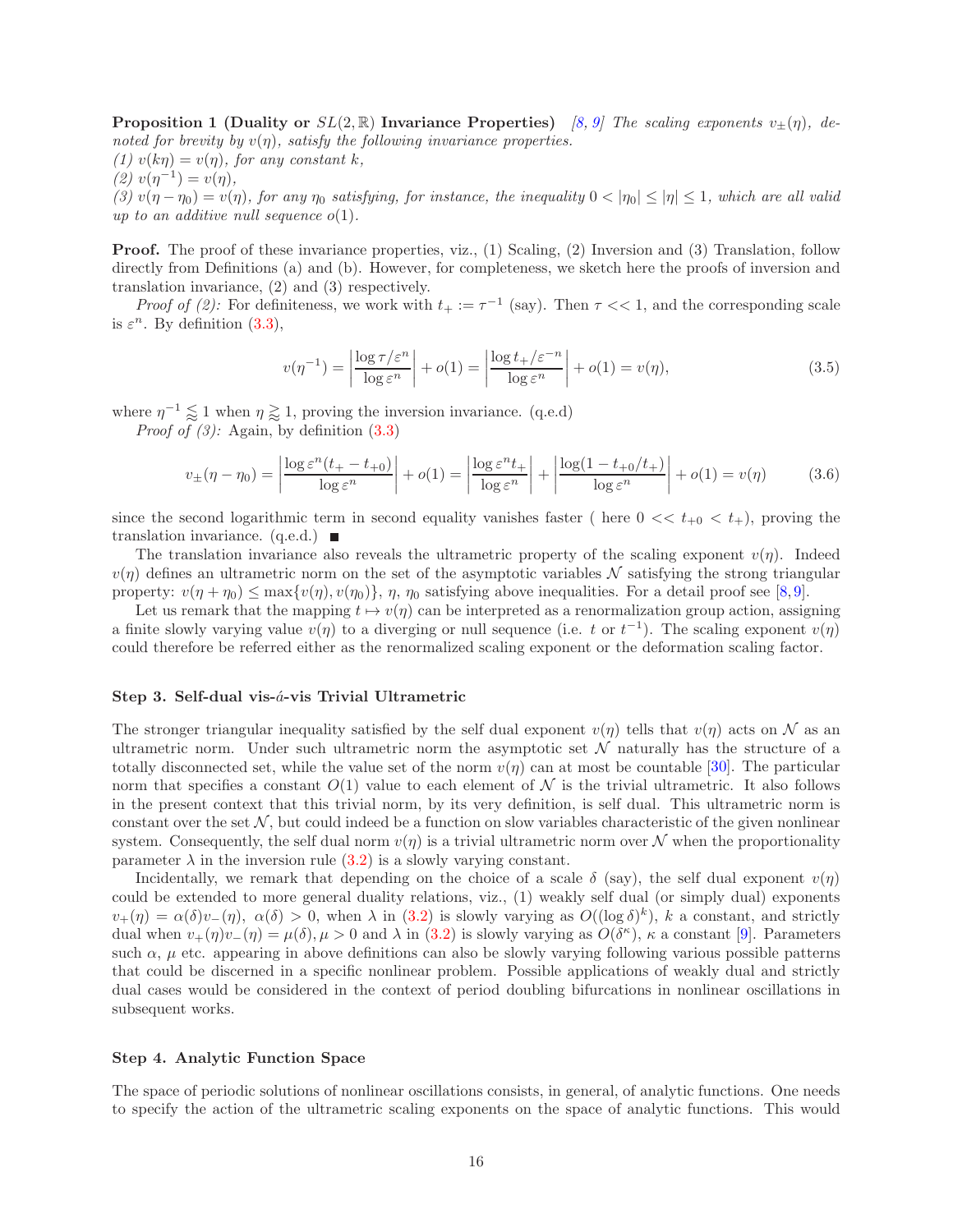later facilitate one to improve upon the RGM approximate solutions of limit cycle solutions to an efficient computation.

Let  $(x(t), y(t))$ ,  $y(t) = \dot{x}(t)$  be the exact phase space solution of the nonlinear periodic orbit and  $(x_0(t), y_0(t))$  be the corresponding RGM approximation. Recalling from Section 2 the fact that an approximate periodic solution is retrieved from naive perturbation series following RG algorithms in the limit  $t \to \infty$  through linear scales of  $\varepsilon^{-n}$ , when amplitude and phase flow equations attain stationary condition. Let  $t_0 = k\varepsilon^{-n}$  be a sufficiently large time instant. In a numerical computation one usually replaces  $\infty$  by  $t_0$ for *n* sufficiently large.

In the context of the so-called IRGM, we introduce nonlinear deformation in the above linear flow of time through self dual scaling exponent  $v(\eta)$  and replace the large time instance t<sub>0</sub> instead by  $T_0 =$  $t_0 \cdot t_0^{-v(\eta)}$ . For a sufficiently small, but nevertheless  $O(1)$ ,  $v(\eta)$ , the linearized deformed time has the form  $T_0 = t_0 - v(\eta)t_0 \log t_0 := t_0 + \chi(\eta).$ 

Now, there is a caveat here. We make an *important* comment on the nature of *time scale deformations* in the context of a dynamical system.

### Step 4.1. Dynamical time scale

A nonlinear system generally involves multiple characteristic scales. A periodic oscillation in a slow-fast system such as singularly perturbed Rayleigh equation is characterized by the presence of vary fast and slow rates of motion along two independent phase space directions [\[2,](#page-26-9) [15\]](#page-26-12). Consequently, the deformation factor, considered for the time scale  $t_0$ , viz.,  $t_0^{-v(\eta)}$  involving only one deformation exponent  $v(\eta)$  is too restrictive, and frozen, so to speak, in character. To allow for a more flexible and dynamic character accommodating different rates of evolution, one may introduce, in the following, more general *dynamical deformation scales* given by  $\sigma(t_0) := t_0^{-1/\psi(t_0)}$ , so that the scale dependent  $SL(2,\mathbb{R})$  deformation exponent is now given by

<span id="page-16-0"></span>
$$
v_{\psi}(\eta) = \left| \frac{\log T_0 / t_0}{\log \sigma} \right| + O(1)
$$
\n(3.7)

where  $\psi(t_0) \geq 0$  is, in general, an analytic function, depending only on the phase space variables x,  $y, \ldots$ The deformation scale is dynamic, as the factor  $\sigma$  accommodates naturally any critical behaviour that a system may experience, by dynamically adjusting or expanding the original scale  $t_0$  to a more larger scale, specific to the system behaviour, close to a critical point (set) satisfying  $\dot{x} = 0$ , or  $\dot{y} = 0$  etc. In the present nonlinear oscillation problem (slow-fast system), as detailed in the following, we choose to work with  $\psi_x := k_x^{-1} |\dot{x}_0| t_0 \log t_0$  and  $\psi_y := k_y^{-1} |\dot{y}_0| t_0 \log t_0$ , for some positive constants  $k_i$ ,  $i = x, y$ , where  $x_0$  and  $y_0$ are the RGM approximated solutions of  $x$  and  $y$ .

The above choice is guided by the above mentioned property of slow fast systems involving different rates of oscillatory motion. As it turns out, such choices along  $x$  and  $y$  directions could successfully yield very high level of precision computations, exceeding 98% or above accuracy level. More interestingly, one expects a sort of visual (graphical) verification of slow fast action of the the dynamic scales in the form of a condensation and rarefaction phenomenon in the distribution of data points along the fast and slow phase paths respectively, in a numerical application of the method in a relaxation oscillation. In the next section, we indeed get explicit verifications of this sort of condensation and rarefaction phenomenon in the phase diagrams of periodic orbits. One notes also that the corresponding nonlinear, dynamically deformed time, denoted as  $\bar{T}_0^{\psi}$ , has the form

$$
T_0^{\psi} = t_0 - v_{\psi}(\eta)t_0 \log \sigma(t_0) := t_0 + \frac{v_{\psi}(\eta)}{\psi(t_0)} t_0 \log t_0 := t_0 + \chi_{\psi}(t_0, \eta).
$$
 (3.8)

Next, turning back to our discussion of analytic functions, we replace approximate solution  $(x_0(t), y_0(t))$ by corresponding dynamically deformed solution  $\tilde{x}_0 = x_0(t_0 + \chi_x(t_0, \eta))$  and  $\tilde{y}_0 = y_0(t_0 + \chi_y(t_0, \eta))$ , where  $\chi_i(t_0, \eta) = \frac{v_\psi(\eta)}{\psi_i(t_0)} t_0 \log t_0$ ,  $i = x, y$ . Assuming analyticity of the solutions one then gets the linearized solutions as

$$
\tilde{x}_0 = x_0(t_0) + \dot{x}_0(t_0) \chi_x(t_0, \eta), \ \tilde{y}_0 = y_0(t_0) + \dot{y}_0(t_0) \chi_y(t_0, \eta).
$$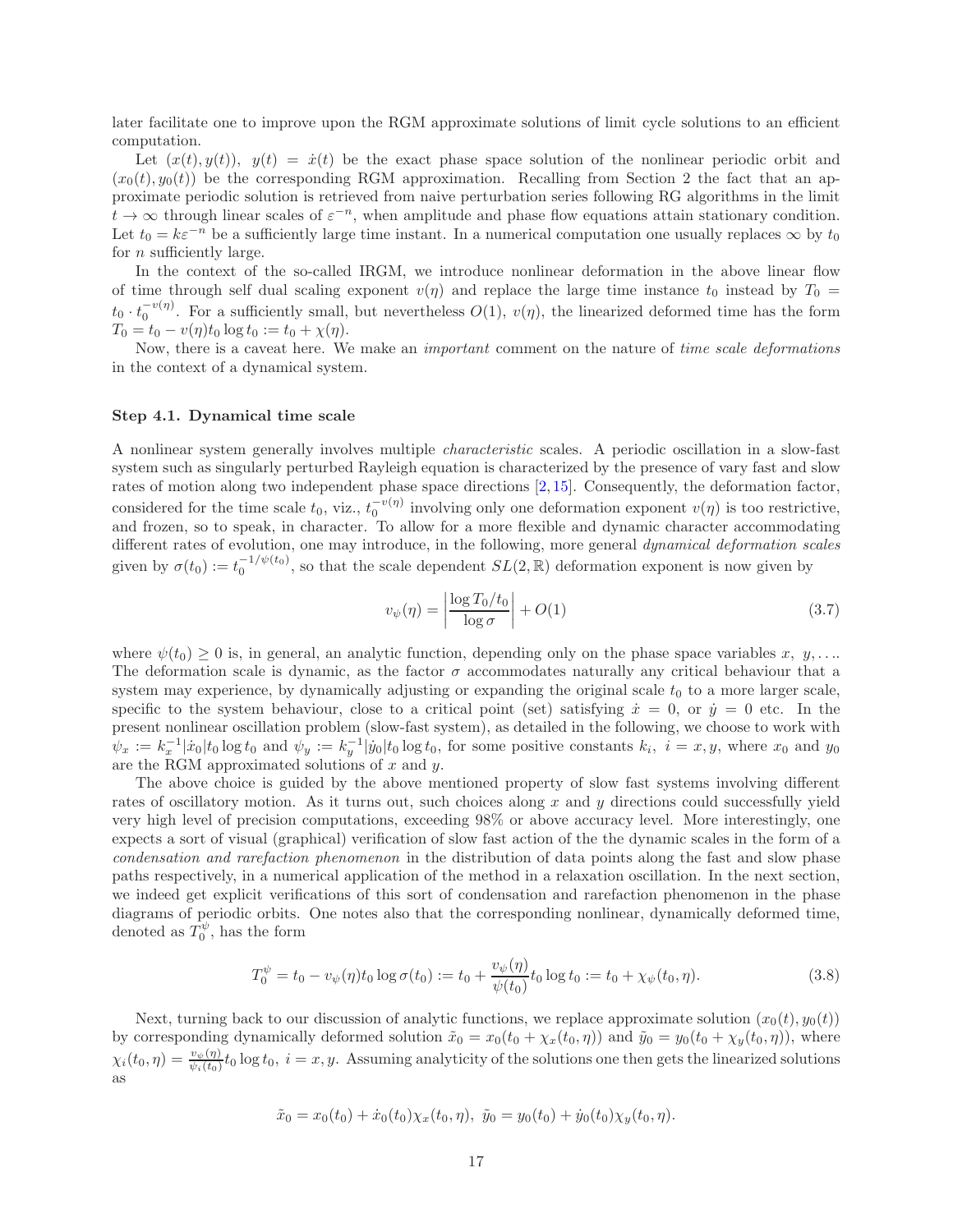The precise mismatch between the exact and approximated solutions in IRGM is now estimated as

$$
x(t_0) - x_0(t_0) = \dot{x}_0(t_0) \chi_x(\eta) = k_x v_x(\eta), \tag{3.9}
$$

<span id="page-17-2"></span><span id="page-17-1"></span>
$$
y(t_0) - y_0(t_0) = \dot{y}_0(t_0) \chi_y(\eta) = k_y v_y(\eta)
$$
\n(3.10)

when we fix the dynamical scales along x and y directions as  $\psi_x := k_x^{-1} |\dot{x}_0| t_0 \log t_0$  and  $\psi_y := k_y^{-1} |\dot{y}_0| t_0 \log t_0$ respectively, for some positive adjustable constants  $k_x$  and  $k_y$ .

We next invoke analyticity of the scaling exponents  $v_x$  and  $v_y$  and then may approximate  $v_i(\eta)$ ,  $i = x, y$ by polynomials  $v_i(\eta) = \sum_{i=1}^{m} a_{ij} \eta^j$ ,  $i = x, y$ . One then specifies the constants  $a_{ij}$  and free parameters  $k_i$  so as to obtain best fit approximations of  $v_i(\eta)$ , leading to high precision periodic solution by IRGM. However, as it will become evident, single piece polynomial approximation may not be sufficient to yield efficient matching of orbits. One indeed requires multi-component polynomial functions for  $v_i$ s over a complete period of oscillation, to yield an efficient computation. Since we are presenting our computational results using the state of art computational platform of Mathematica, the question of assuring smoothness at the boundary (branch) points where two best fitted polynomials are supposed to match smoothly, so as to yield a smooth function on the entire period of the periodic oscillation concerned, could not be tackled in the present paper. To address this problem fully, one perhaps needs to invoke independent code, that we leave for future work, though, theoretically, determining smoothly matched best fit polynomial curves across boundary points should not be difficult with so many available adjustable parameters. We close this section with the following observation.

The multi-component polynomial best fit estimations of correction terms  $V_i(\eta)$  in [\(3.9\)](#page-17-1) and [\(3.10\)](#page-17-2) correspond to best possible piece-wise analytic approximations of the residual periodic functions  $x(t_0)-x_0(t_0)$  and  $y(t_0) - y_0(t_0)$  respectively, that arise from inaccurate approximations of exact solutions in the conventional asymptotic techniques. The identification and efficient estimations of these residual inaccuracies may be considered as significant advances in the context of the present formalism.

# <span id="page-17-0"></span>4 Examples: Efficient estimation of relaxation cycles

To establish and demonstrate the significance of IRGM accommodating novel asymptotic structures, we now present the main steps of numerical calculations, with corresponding graphical representations, for Example (A) singularly perturbed Rayleigh equation [\(1.1\)](#page-0-0) and Example (B) ( regular) Rayleigh equation [\(1.2\)](#page-1-0) with a large nonlinearity parameter  $\varepsilon > 1$ . We refer to Section [2.2](#page-6-0) and [2.4](#page-11-0) for the homotopy aided RGM computed solutions of these two cases.

### Example A

The RG solution after putting  $\mu = 1$  for the singular equation [\(1.1\)](#page-0-0) is given by [\(2.19\)](#page-7-2). In Figure [1\(b\)](#page-8-3) we see that the exact limit cycle and its approximation by RGM are significantly different (i.e. accuracy not exceeding 75%) for  $F = 0.4$ ,  $\omega = 2$  (or  $\varepsilon = 0.25$ ),  $\sigma = 0.01\omega^2$ .

To improve upon the above limitations, we first fix slower  $O(1)$  variable  $\eta$  that is supposed to appear in the scaling exponents of [\(3.9\)](#page-17-1). For  $\varepsilon = 0.25$ , by observation, one finds a complete oscillation of the relaxation cycle concerned in the time interval  $190 < t < 200$ , and the minimum value of n so that  $\eta = \varepsilon^n t$  falls in  $(0, 1)$  is  $n = 4$ . Indeed, one verifies that for complete period  $190 < t < 200$ , the slow variable  $\eta$  satisfies  $0.7421875 < \eta < 0.78125$  for  $n = 4$ .

Next, one notes a phase difference between the numerically computed solution  $x(t)$  and the RGM solution  $x_0(t)$  in the said interval (Figure [4\(a\)\)](#page-18-0). To compensate the phase difference, that is essential for determination of numerical accuracy of the technique, we verify that a suitable time translated  $x(t) \rightarrow x(t + 0.65)$  have approximately identical phase with  $x_0(t)$ , viz., (Figure [4\(b\)\)](#page-18-1)

$$
x(t+0.65) \approx x_0(t),
$$

in phase. It turns out that this time translation along x direction is inherited by y curves, viz.,  $y(t + 0.65)$ and  $y_0(t)$ , both having almost identical phases. This suffices us to replace [\(3.9\)](#page-17-1) and [\(3.10\)](#page-17-2) by new phase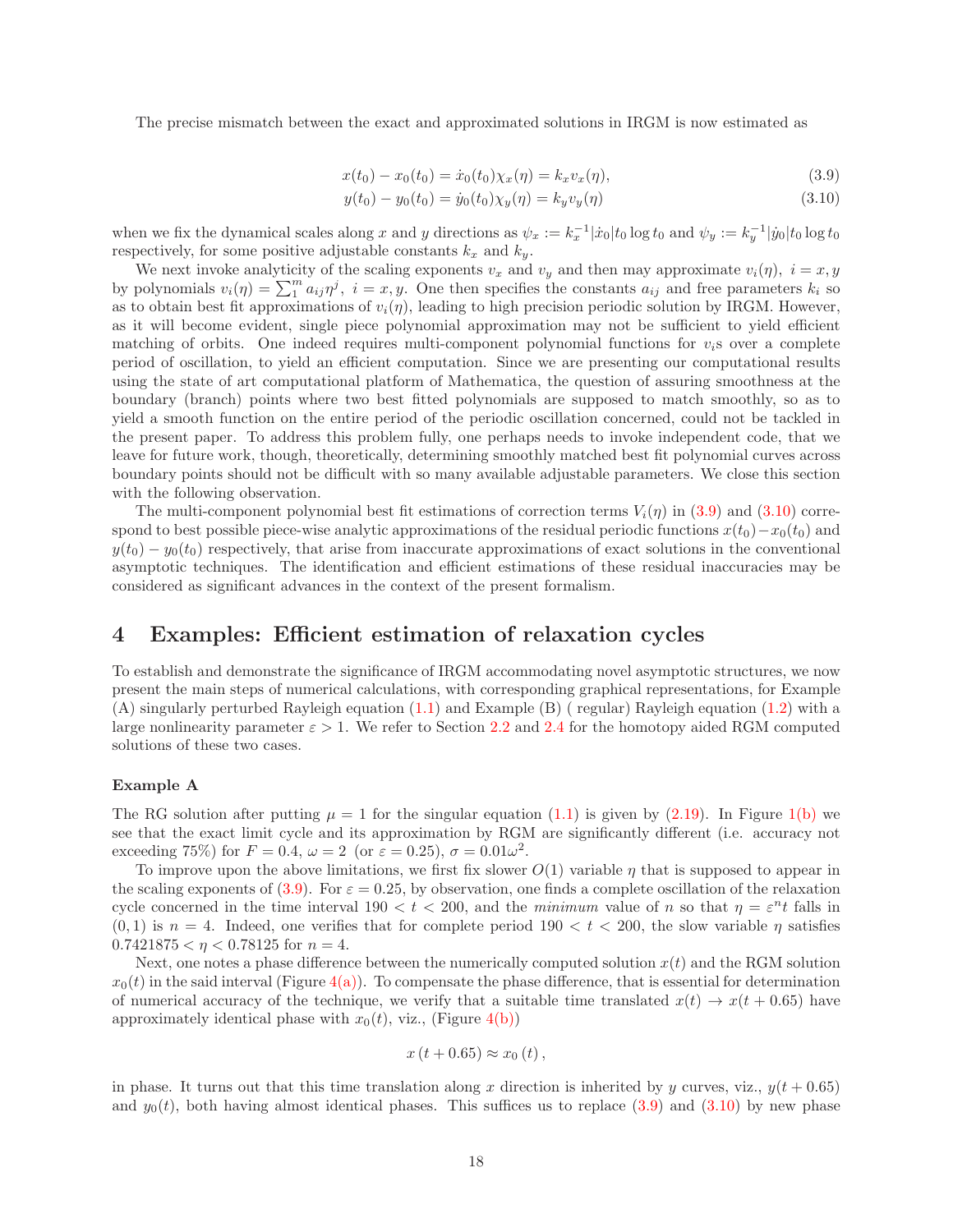<span id="page-18-1"></span><span id="page-18-0"></span>

<span id="page-18-6"></span><span id="page-18-5"></span><span id="page-18-4"></span><span id="page-18-3"></span><span id="page-18-2"></span>Figure 4: Improving the approximation shown in Figure  $1(b)$  discussed in Section [2.2.](#page-6-0) Here **Solid** lines represent exact solutions and Dotted lines represent approximate solutions.

(a) Comparison of the exact solution  $x(t)$  of [\(1.1\)](#page-0-0) and the RGM approximation given by [\(2.19\)](#page-7-2) for 190  $< t <$ 200. (b) Comparison of  $x(t + 0.65)$  and the RGM approximation given by  $(2.19)$  showing better agreement for 190 < t < 200. (c) Comparison of exact error  $x(t + 0.65) - x_0(t)$  and its estimate of  $\psi_x(t)$  given by [\(4.3\)](#page-19-0) in [ $r_1, r_3$ ]. (d) Comparison of exact error  $\dot{x}$  ( $t + 0.65$ ) –  $\dot{x}_0$  ( $t$ ) and its estimate of  $\psi_y$  ( $t$ ) given by [\(4.4\)](#page-19-1) in  $[r_1, r_3]$ . (e) Comparison of  $x(t + 0.65)$  and its estimate  $x_0(t) + \psi_x(t)$ . (f) Comparison of  $\dot{x}(t + 0.65)$  and its estimate  $\dot{x}_0(t) + \psi_y(t)$ .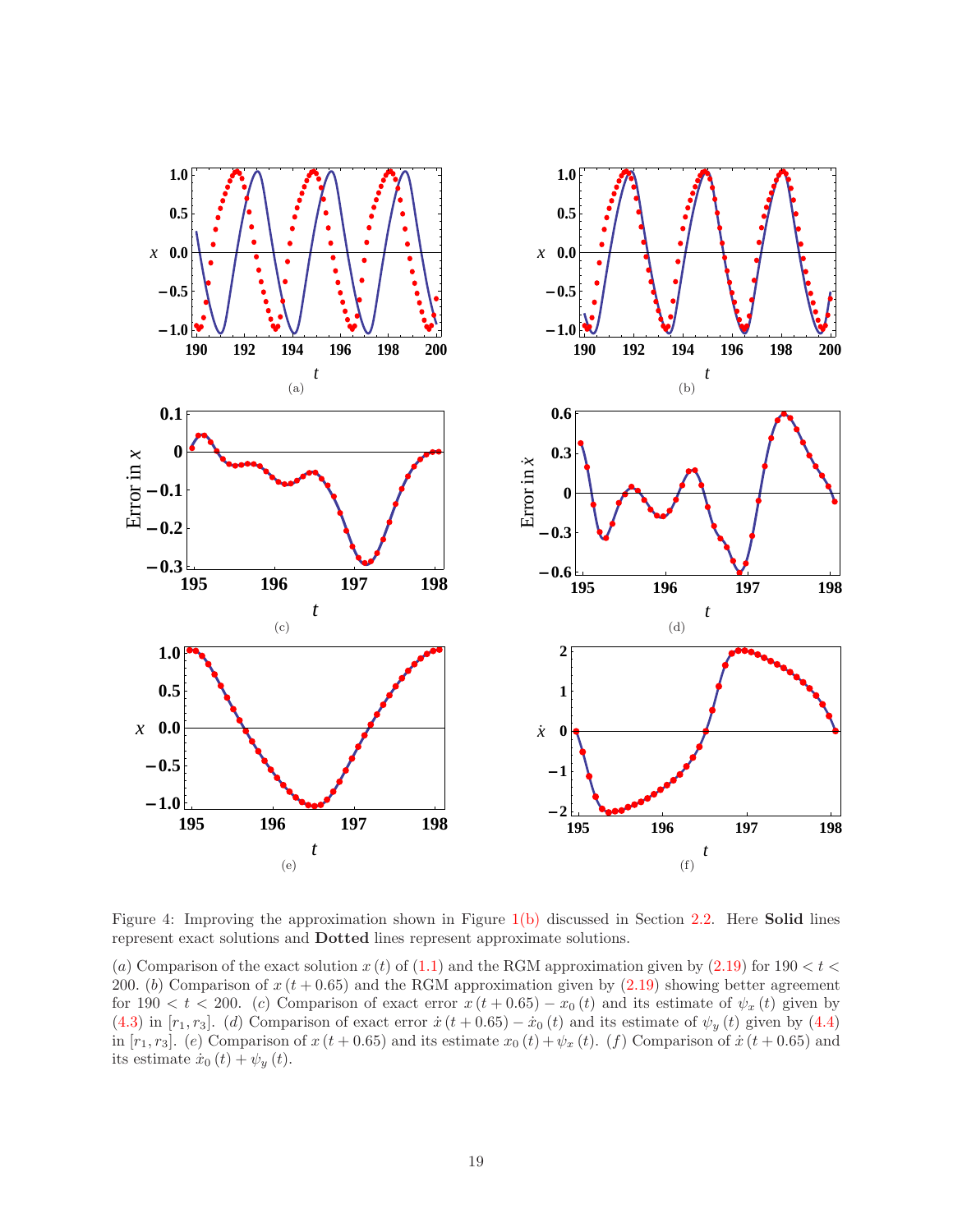shifted error equations

$$
x(t + 0.65) - x_0(t) = \dot{x}_0(t)\chi_x(\eta) = k_x v_x(\eta) \equiv \psi_x(t), \tag{4.1}
$$

$$
y(t + 0.65) - y_0(t) = \dot{y}_0(t)\chi_y(\eta) = k_y v_y(\eta) \equiv \psi_y(t), \tag{4.2}
$$

where  $\eta = \varepsilon^n t$  for  $190 < t < 200$ ,  $\varepsilon = 0.25$ ,  $n = 4$  using best fit polynomial curves as follows.

In order to identify the period of the oscillation, we find that  $x(t + 0.65)$  (not  $x<sub>0</sub>(t)$ ) has successive maximum at the points  $r_1 = 194.975$ ,  $r_3 = 198.055$  and it has a minimum in between them at  $r_2 = 196.515$  in the interval  $190 < t < 200$ . Thus, the period of the function  $x (t + 0.65)$  is  $T = r_3 - r_1 = 198.055 - 194.975 =$ 3.08. The graph of  $x(t + 0.65) - x_0(t)$  is shown in Figure [4\(c\)](#page-18-2) on  $[r_1, r_3]$  through solid line. It is difficult to estimate the above function using a single polynomial. So, by careful observation we divide the interval  $[r_1, r_3]$  into subintervals

$$
[r_1, 195.7], [195.7, 196.6], [196.6, 197.6], [197.6, r_3]
$$

and then estimate them using 100 equidistant data points from each subintervals through Mathematica by the piecewise function (expected to be continuous and smooth, but yet to be verified (c.f. Section 3, item 4.1, remarks on error estimation))

<span id="page-19-0"></span>
$$
\psi_x(t) = \begin{cases}\n-6.08565 \times 10^9 + 1.2456 \times 10^8 t - 956058 \cdot t^2 + 3261 \cdot 41t^3 - 4.17212t^4, & r_1 \le t \le 195.7 \\
-3.44505 \times 10^9 + 7.02609 \times 10^7 t - 537357 \cdot t^2 + 1826 \cdot 54t^3 - 2.32822t^4, & 195.7 < t \le 196.6 \\
-4.11615 \times 10^9 + 8.35121 \times 10^7 t - 635386 \cdot t^2 + 2148 \cdot 53t^3 - 2.72444t^4, & 196.6 < t \le 197.6 \\
-563206 + 5648 \cdot 14t + 0.153819t^2 - 0.143543t^3 + 0.000359855t^4, & 197.6 < t \le r_3\n\end{cases}
$$
\n
$$
(4.3)
$$

the graph of which is shown in the Figure  $4(c)$  through dotted line. Similarly,

<span id="page-19-1"></span>
$$
\psi_y(t) = \begin{cases}\n-8.09646 \times 10^{10} + 1.24433 \times 10^9 t - 4.25298 \times 10^6 t^2 - 21721.8t^3 + 167.046t^4 - 0.285255t^5, & r_1 \le t \le 195.5 \\
-9.50313 \times 10^9 + 1.45469 \times 10^8 t - 494748.t^2 - 2526.17t^3 + 19.3312t^4 - 0.0328788t^5, & 195.5 < t \le 196.3 \\
-4.16274 \times 10^{10} + 6.35172 \times 10^8 t - 2.15314 \times 10^6 t^2 - 10963.2t^3 + 83.6184t^4 - 0.141766t^5, & 196.3 < t \le 196.85 \\
1.5638 \times 10^{10} - 2.37679 \times 10^8 t + 802502.t^2 + 4071.01t^3 - 30.9271t^4 + 0.0522281t^5, & 196.85 < t \le 197.7 \\
3.24289 \times 10^7 - 327797.t + 0.102438t^2 + 8.37216t^3 - 0.0211569t^4, & 197.7 < t \le r_3\n\end{cases}
$$
\n
$$
(4.4)
$$

the graph of which is compared with the exact error  $\dot{x}$  (t + 0.65) –  $\dot{x}_0$  (t) in the Figure [4\(d\).](#page-18-3) The graphs of  $x(t+0.65), \dot{x}(t+0.65)$  and their respective estimates  $x_0(t) + \psi_x(t), \dot{x}_0(t) + \psi_y(t)$  are shown in Figure [4\(e\)](#page-18-4) and Figure [4\(f\)](#page-18-5) respectively.

To estimate the percentage error in above numerical calculations we cannot use the standard error formula, for instance, in  $x$  direction

$$
\max \frac{x(t + 0.65) - (x_0(t) + \psi_x(t))}{x(t + 0.65)} \times 100 \text{ for } r_1 \le t \le r_3
$$

for the fact that  $x (t + 0.65)$  may vanish in  $[r_1, r_3]$ . So we estimate the error with respect to the amplitude  $\tilde{a}$  of x using the formula

<span id="page-19-2"></span>
$$
E_x = \max \frac{x(t + 0.65) - (x_0(t) + \psi_x(t))}{\tilde{a}} \times 100 \text{ for } r_1 \le t \le r_3.
$$
 (4.5)

We find that

$$
\tilde{a} = \max_{r_1 \le t \le r_3} |x(t + 0.65)| = 1.04367 \text{ and } \max_{r_1 \le t \le r_3} \{x(t + 0.65) - (x_0(t) + \psi_x(t))\} = 0.0127652
$$

so that

$$
E_x = \frac{0.0127652}{1.04367} \times 100 = 1.22\%
$$

and hence we achieve an accuracy of  $(100 - E_x = 98.78\%$  in this estimation.

Similarly, for estimation of  $y(t + 0.65) = \dot{x}(t + 0.65)$  by  $\dot{x}_0(t) + \psi_y(t)$  we use the formula for percentage error as  $x^2 + (t + 0.65) + (t + 0.65)$ 

<span id="page-19-3"></span>
$$
E_y = \max \frac{\dot{x}(t + 0.65) - (\dot{x}_0(t) + \psi_y(t))}{\tilde{b}} \times 100 \text{ for } r_1 \le t \le r_3,
$$
\n(4.6)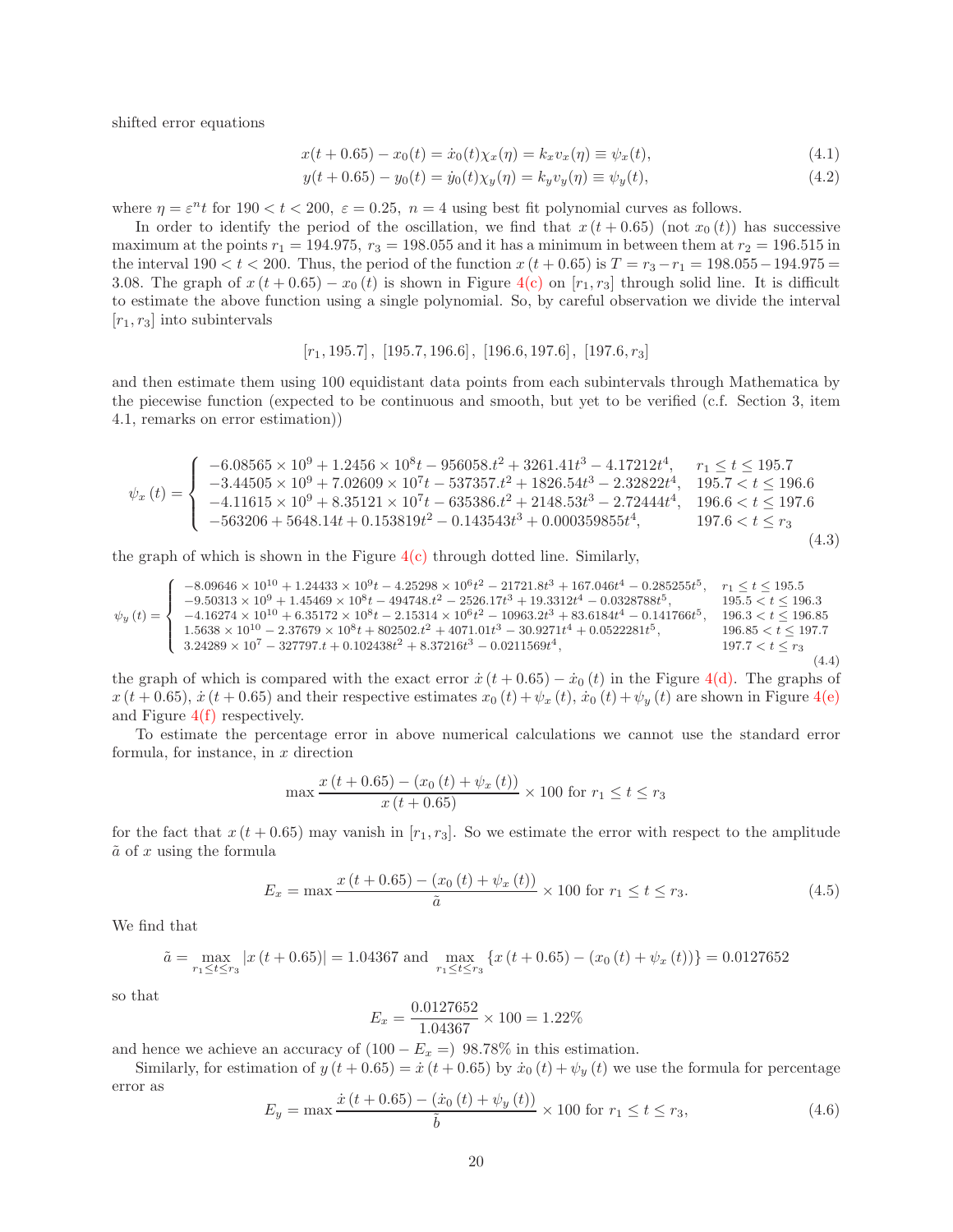

<span id="page-20-0"></span>Figure 5: The solid line represents numerically computed exact limit cycle as discussed in Section [2.2](#page-6-0) and the dotted line represents the estimated limit cycle by  $x_0(t) + \psi_x(t)$  and  $\dot{x}_0(t) + \psi_y(t)$ .

where  $\tilde{b}$  is the amplitude of  $\dot{x}$  (t + 0.65) in [r<sub>1</sub>, r<sub>3</sub>] i.e.,

$$
\tilde{b} = \max_{r_1 \le t \le r_3} |\dot{x}(t + 0.65)|.
$$

Here,

$$
\tilde{b} = 2.02533
$$
 and  $\max_{r_1 \le t \le r_3} \{ \dot{x} (t + 0.65) - (\dot{x}_0 (t) + \psi_y (t)) \} = 0.0311104$ 

so that

<span id="page-20-1"></span>
$$
E_y = \frac{0.0311104}{2.02533} \times 100 = 1.54\%
$$

and hence we achieve an accuracy of  $(100 - E_y = 98.46\%$  in this estimation. The estimated limit cycle with  $x_0(t) + \psi_x(t)$  and  $\dot{x}_0(t) + \psi_y(t)$  is compared with exact limit cycle in Figure [5.](#page-20-0)

### Example B

Next, we present efficient computations in the context of the Rayleigh Equation with large nonlinearity  $\varepsilon > 1$ . The homotopy RG solution of Section [2.4,](#page-11-0) after putting  $\mu = 1$ , is given by [\(2.52\)](#page-12-5). As usual, the exact limit cycle and its approximation by homotopy RGM (Figure  $3(a)$ ) are significantly different (accuracy level being less than 75%) for  $F = 0.5$ ,  $\varepsilon = 1.3$ ,  $\sigma = 0.07$ .

Now, following the steps of (A), for a complete cycle we choose  $185 < t < 200$ , so that the minimum value of n is now fixed at  $n = 21$  and the slow variable  $\eta = \varepsilon^{-21} t \in (0,1)$ , for  $\varepsilon = 1.3$ . In order to remove relative phase difference between exact and approximated solution, one time translates the exact solution  $x(t) \rightarrow x(t + 2.7)$ , and consider the phase corrected error equations in the form

$$
x(t + 2.7) - x_0(t) = \dot{x}_0(t)\chi_x(\eta) = k_x v_x(\eta) \equiv \tilde{v}_x(\eta) = \psi_x(t),
$$
\n(4.7)

$$
y(t + 2.7) - y_0(t) = \dot{y}_0(t)\chi_y(\eta) = k_y v_y(\eta) \equiv \tilde{v}_y(\eta) = \psi_y(t),
$$
\n(4.8)

where  $\eta = \varepsilon^{-21} t$  for  $185 < t < 200$ ,  $\varepsilon = 1.3$ , using multi-component polynomial curve fitting. As before, we estimate the period of  $x(t + 2.7)$  as  $T = r_3 - r_1 = 5.759$ , where the maxima of the oscillation are attained at  $r_1 = 190.507$ ,  $r_3 = 196.266$ , when the minimum value is at  $r_2 = 193.387$  for  $185 < t < 200$ .

Thereafter, we use here three piece polynomial fitting to annul the error difference in [\(4.7\)](#page-20-1) as

<span id="page-20-2"></span>
$$
\psi_x(t) = \begin{cases}\n-7.29799 \times 10^7 + 1.51571 \times 10^6 t - 11804.4t^2 + 40.8578t^3 - 0.0530298t^4, & r_1 \le t \le 191.9 \\
-1.42254 \times 10^8 + 2.9514 \times 10^6 t - 22962.5t^2 + 79.4005t^3 - 0.102957t^4, & 191.9 < t \le 194 \\
-2.38474 \times 10^8 + 4.893 \times 10^6 t - 37647.7t^2 + 128.74t^3 - 0.165089t^4, & 194 < t \le r_3.\n\end{cases}
$$
\n(4.9)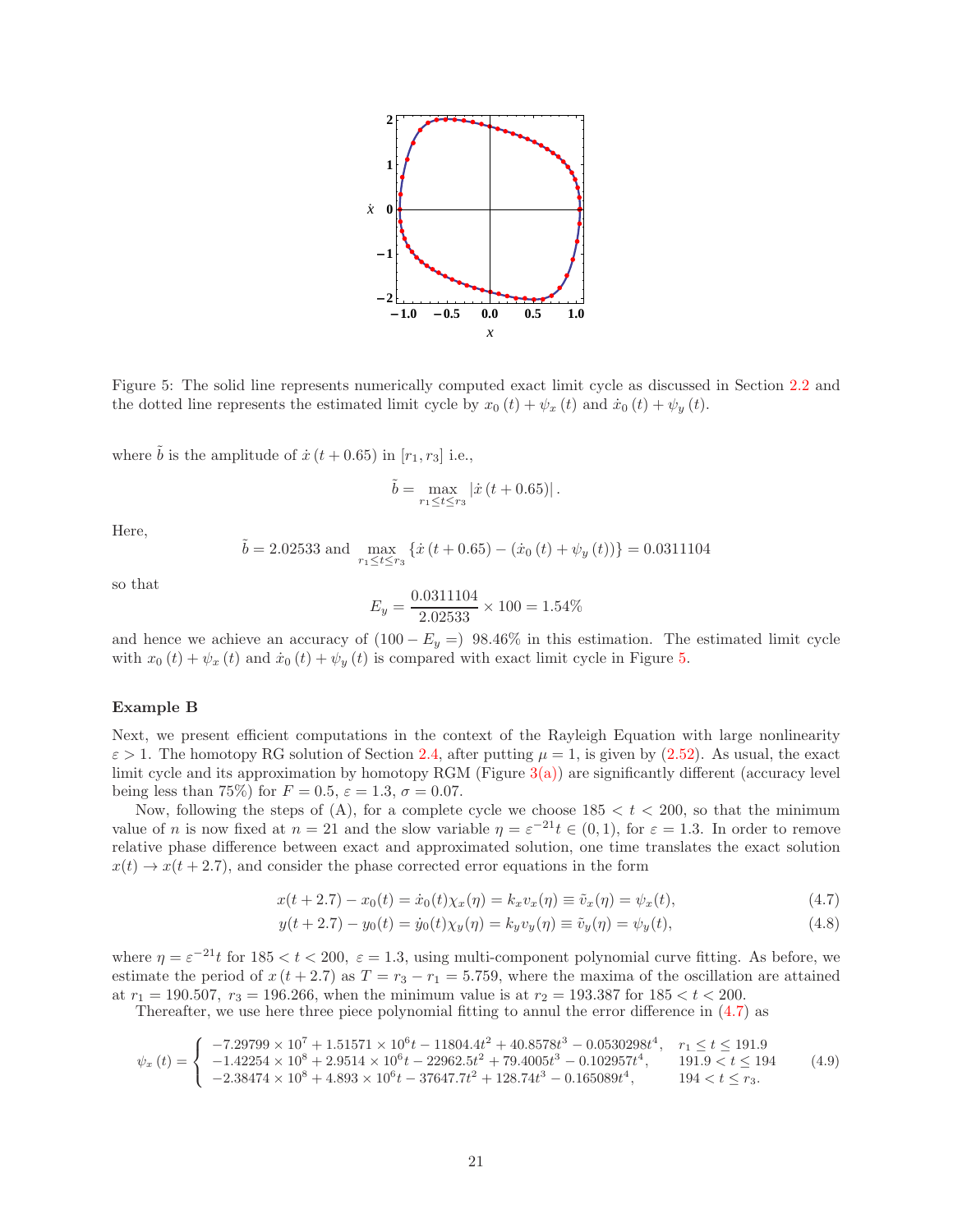Similarly, one estimates  $\dot{x}$  (t + 2.7) using  $\dot{x}_0$  (t) +  $\psi_y$  (t) by dividing the interval [r<sub>1</sub>, r<sub>3</sub>] instead in four subintervals and then estimated  $\dot{x}(t+2.7) - \dot{x}_0(t)$  by the piecewise function

<span id="page-21-2"></span>
$$
\psi_y(t) = \begin{cases}\n-3.48561 \times 10^9 + 7.29408 \times 10^7 t - 572390 \cdot t^2 + 1996.32 t^3 - 2.61094 t^4, & r_1 \le t \le 191.6 \\
-6.14729 \times 10^8 + 1.27786 \times 10^7 t - 99611.6 t^2 + 345.106 t^3 - 0.448357 t^4, & 191.6 < t \le 193.4 \\
2.1483 \times 10^9 - 4.43429 \times 10^7 t + 343228 \cdot t^2 - 1180.75 t^3 + 1.52322 t^4, & 193.4 < t \le 194.6 \\
7.30449 \times 10^8 - 1.4952 \times 10^7 t + 114771 \cdot t^2 - 391.545 t^3 + 0.500907 t^4, & 194.6 < t \le r_3.\n\end{cases} (4.10)
$$

The graph of  $x(t + 2.7)$ ,  $\dot{x}(t + 2.7)$  and their respective estimates  $x_0(t) + \psi_x(t)$ ,  $\dot{x}_0(t) + \psi_y(t)$  are shown in Figure [6.](#page-22-0)

As in Example A, we next estimate percentage errors along x and y directions as  $E_x = 1.26\%$  and  $E_y =$ 1.08% where  $\tilde{a} = \max_{r_1 \le t \le r_3} |x(t + 2.7)| = 1.83249$ , and  $\max_{r_1 \le t \le r_3} \{x(t + 2.7) - (x_0(t) + \psi_x(t))\}$ 0.0230739, and similarly for  $E_y$ , and hence accuracy of  $O(98.74\%)$  and  $O(98.92\%)$  is achieved along x and y directions respectively. The estimated limit cycle with  $x_0(t) + \psi_x(t)$  and  $\dot{x}_0(t) + \psi_y(t)$  is compared with exact limit cycle in Figure [7.](#page-23-0)

### <span id="page-21-0"></span>4.1 Discussion and Comparison

The above two examples clearly demonstrate the role and significance of dynamical time scales [\(3.7\)](#page-16-0) introduced along x and y in the phase plane. In Figure  $4$  - Figure [7,](#page-23-0) one clearly notices the distributions of estimated data points undergoing a process of condensations and rarefactions over specific intervals along the time axis that correspond to slow and fast motions in the relaxation oscillation concerned. In Figure [5,](#page-20-0) in particular, the branch of relaxation oscillation undergoing slow building up accommodates more data points, when a sparser set of data points is presented along the branch as the system relaxes very fast. This fact is demonstrated explicitly in Figures  $4(c)$ -[4\(f\)](#page-18-5) presenting different error estimates relevant for the relaxation oscillation of Figure [5.](#page-20-0) One notices clearly denser set of data points in the neighbourhood of  $t = 196$  and a sparser set near  $t = 197$  in all these four figures. Similar condensations and rarefactions are also observed near  $t = 198$  and  $t = 195$  respectively, reflecting periodicity of the original orbit. Similar behaviours are also observed in Figure [6](#page-22-0) and Figure [7.](#page-23-0) Such oscillations in the density of estimated data points involving dynamical time scales along independent phase space variables may be considered as an interesting novel aspect of the present asymptotic formalism. The very high level of efficiency, defined by [\(4.5\)](#page-19-2) and [\(4.6\)](#page-19-3), is obtained by a very simple computational scheme, developed in the present formalism based, however, on some novel dynamical insights, has the added advantage of visual demonstrations of the existence of slow fast motions in the nonlinear oscillations. The present study is a specific application of the nonlinear  $SL(2,\mathbb{R})$  asymptotic analysis which, in fact, have a wider range of applications  $[6-9]$  and philosophical implications  $[24]$ . The computations presented involve only a few (actually one or two only) harmonic terms when conventional approaches based on either homotopy analysis method [\[12\]](#page-26-7) or generalized averaging method etc. [\[15,](#page-26-12) [22\]](#page-27-5) require 10 or more harmonic terms to attain equivalent level of efficiency (accuracy).

# <span id="page-21-1"></span>5 Conclusion

The novel framework of  $SL(2,\mathbb{R})$  invariant asymptotic structures is presented in the context of a nonlinear oscillatory system. The significance and nontrivial applications of these asymptotic structures are explained for evaluating highly efficient phase portraits (accuracy level exceeding 98%) of period 1 relaxation cycles of strongly nonlinear and singularly perturbed Rayleigh equations with periodic external forcing. We argue that  $SL(2,\mathbb{R})$  asymptotic structures is powerful enough to upgrade standard RG computations on nonlinear orbits into highly efficient computations. New asymptotic structures are introduced by implementing continuous deformation of conventional linear slow scales such as  $t_n = \varepsilon^n t$ ,  $0 < \varepsilon < 1$  into nonlinear *dynamic* scales of the form  $T_n = t_n \sigma(t_n)$ , for a nonlinear deformation factor  $\sigma(t_n)$  respecting some well defined  $SL(2, \mathbb{R})$  constraints. The concept and role of  $(i)$  self dual deformation exponents as well as  $(ii)$  its extension to dynamic time scale deformations in a slow -fast system involving very slow and very fast evolutionary directions, are explained in detail in the context of efficient computations of period 1 relaxation oscillations. The formalism presented here is robust and has a wider field of mathematical and other applications [\[24\]](#page-27-7). Application of the formalism to more general dually related deformation exponents will be considered separately in addressing period doubling bifurcations to chaos systematically for nonlinear oscillatory problems.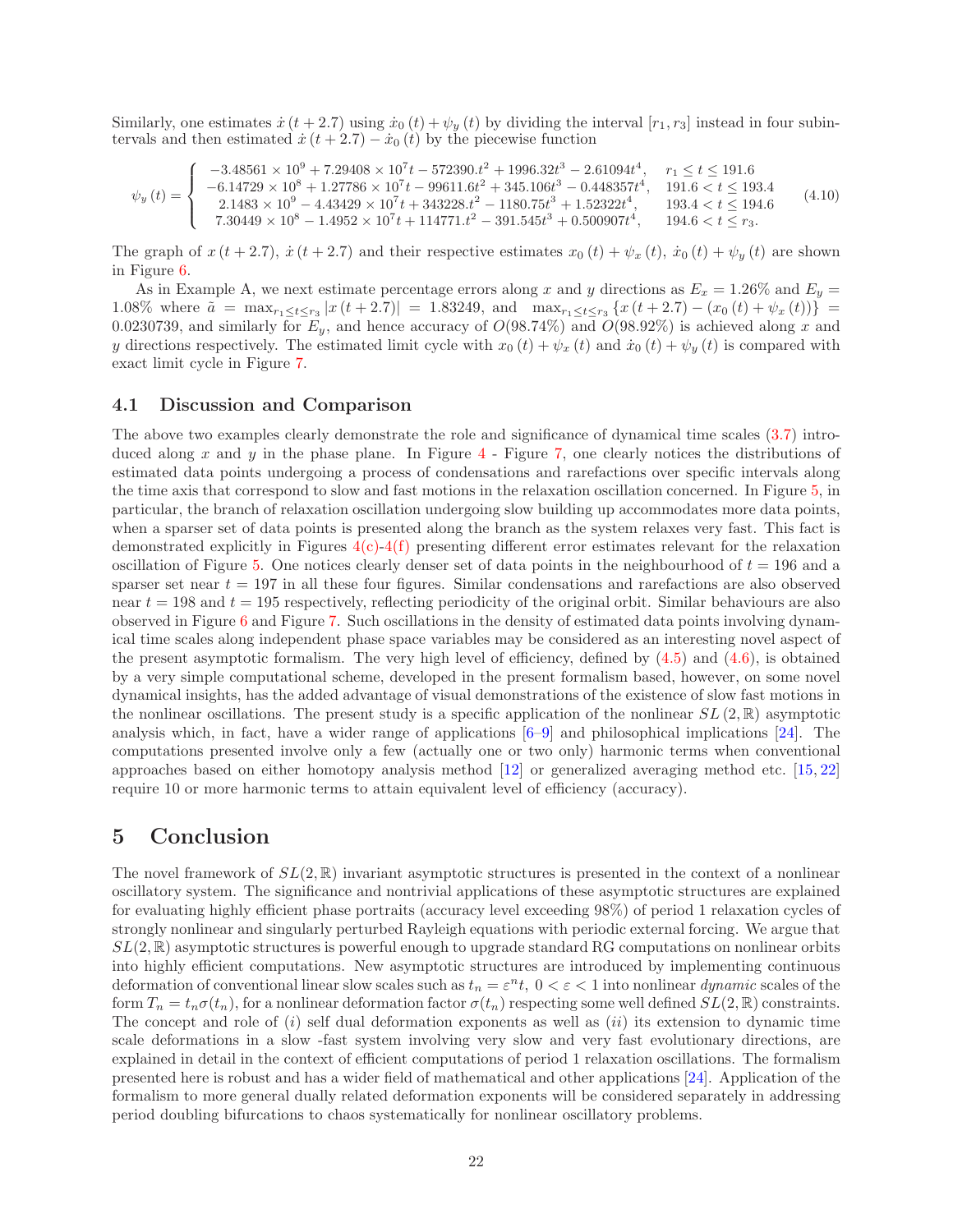

<span id="page-22-0"></span>Figure 6: Improving the approximation shown in Figure  $3(a)$  discussed in Section [2.4.](#page-11-0) Here **Solid** lines represent exact solutions and Dotted lines represent approximate solutions.

(a) Comparison of the exact solution  $x(t)$  of [\(1.2\)](#page-1-0) and the RGM approximation given by [\(2.52\)](#page-12-5) for 185 <  $t$  < 200. (b) Comparison of  $x(t + 2.7)$  and the RGM approximation given by  $(2.52)$  showing better agreement for 185 < t < 200. (c) Comparison of exact error  $x(t+2.7) - x_0(t)$  and its estimate of  $\psi_x(t)$  given by [\(4.9\)](#page-20-2) in [ $r_1, r_3$ ]. (d) Comparison of exact error  $\dot{x}$  (t + 2.7) –  $\dot{x}_0$  (t) and its estimate of  $\psi_y$  (t) given by [\(4.10\)](#page-21-2) in [ $r_1, r_3$ ]. (e) Comparison of  $x(t + 2.7)$  and its estimate  $x_0(t) + \psi_x(t)$ . (f) Comparison of  $\dot{x}(t + 2.7)$  and its estimate  $\dot{x}_0(t) + \psi_y(t)$ .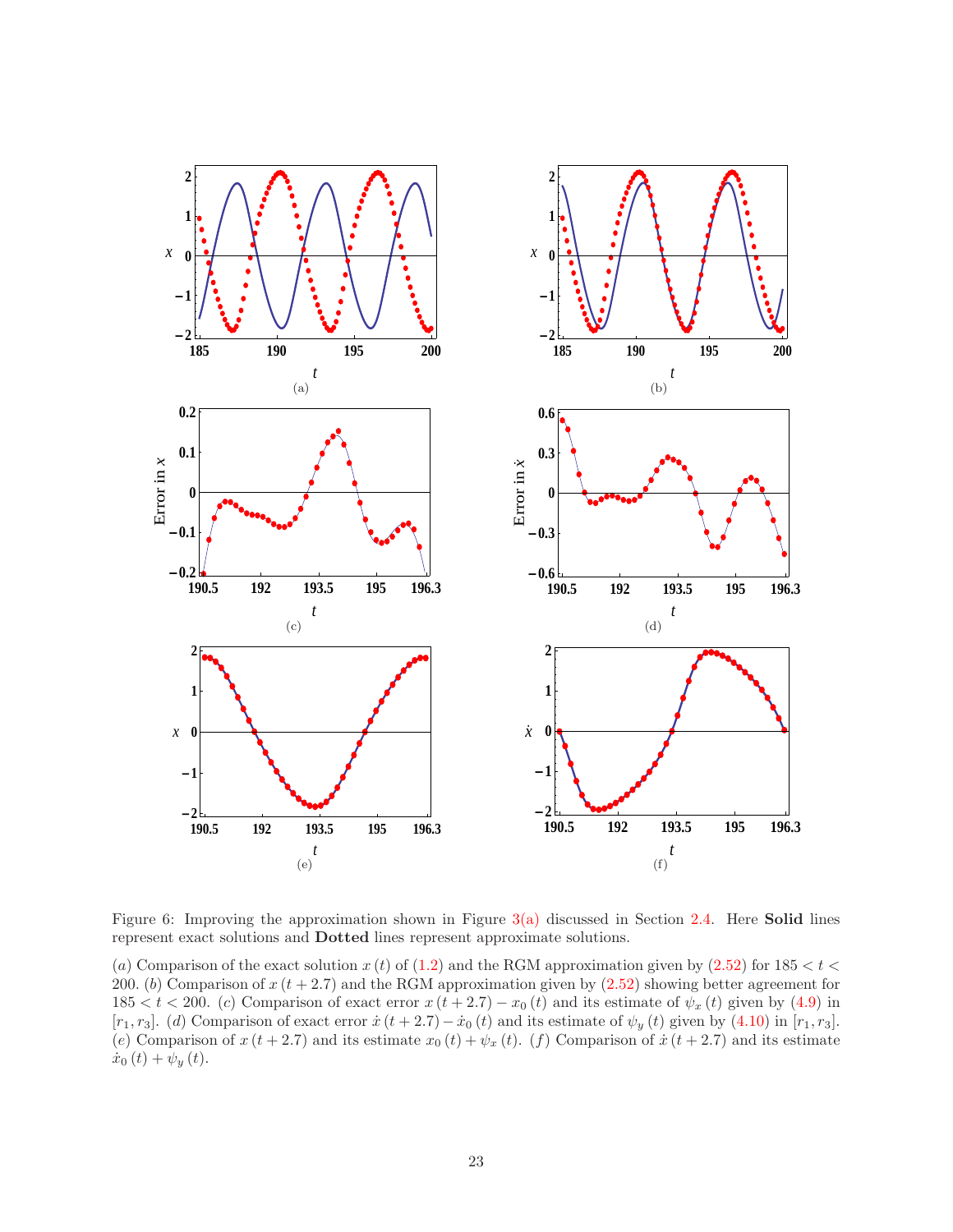

<span id="page-23-0"></span>Figure 7: The solid line represents numerically computed exact limit cycle as discussed in Section [2.4](#page-11-0) and the dotted line represents the estimated limit cycle by  $x_0(t) + \psi_x(t)$  and  $\dot{x}_0(t) + \psi_y(t)$ .

# Acknowlegments

The second author (Dhurjati Prasad Datta) wish to thank IUCAA, Pune for offering a visiting Associateship. He is also thankful to IUCAA Centre for Astronomy Research and Development (ICARD), University of North Bengal for offering its facilities.

# Appendix

It is known that the forced Rayleigh equation  $(1.2)$  has a unique limit cycle around the critical point  $(0,0)$ in the  $x, \dot{x}$  phase plane. So, the shape of the limit cycle does not depend on the initial condition for the system [\(1.2\)](#page-1-0). Thus, for the sake of completeness we choose the initial condition

$$
x(t_0) = \alpha, \ \dot{x}(t_0) = \beta \tag{5.1}
$$

where,  $(\alpha, \beta) \neq (0, 0)$ . We are trying to find limit cycle solution when the frequency  $\Omega$  of the external periodic force is close to the frequency of the system. Therefore, we assume

<span id="page-23-4"></span><span id="page-23-3"></span><span id="page-23-1"></span>
$$
\Omega = 1 + \varepsilon \sigma, \ \varepsilon > 0 \tag{5.2}
$$

and the limit cycle solution can be written as the perturbative series

<span id="page-23-2"></span>
$$
x(t) = x_0(t) + \varepsilon x_1(t) + \varepsilon^2 x_2(t) + \cdots.
$$
 (5.3)

Using [\(5.2\)](#page-23-1) and [\(5.3\)](#page-23-2) in [\(1.2\)](#page-1-0) and comparing coefficients of different orders of  $\varepsilon$  we obtain the following equations.

Zero-th Order : 
$$
\ddot{x}_0(t) + \omega^2 x_0(t) = 0
$$
 with  $x(t_0) = \alpha$ ,  $\dot{x}(t_0) = \beta$ ,  $(5.4a)$ 

$$
\varepsilon \text{ Order}: \ddot{x}_1(t) + \omega^2 x_1(t) + \frac{1}{3} (\dot{x}_0(t))^3 - \dot{x}_0(t) - F \cos \omega t = 0, \quad x_1(t_0) = 0, \quad \dot{x}_1(t_0) = 0, \tag{5.4b}
$$

$$
\varepsilon^2 \text{ Order}: \ddot{x}_2(t) + \omega^2 x_2(t) + \dot{x}_1(t) \left( \dot{x}_0(t) \right)^2 - \dot{x}_1(t) + F \ t \ \sigma \sin \omega t = 0, \quad x_2(t_0) = 0, \ \dot{x}_2(t_0) = 0, \tag{5.4c}
$$

· · · · · · · · · · · · · · · · · · · · · · · · · · · · · · · · · · · · · · · · · · · · · · · ·

The general solution of the zero-th order equation [\(5.4a\)](#page-23-3) can be written as

$$
x_0(t) = Ae^{i(t-t_0)} + A^*e^{-i(t-t_0)},
$$
\n(5.5)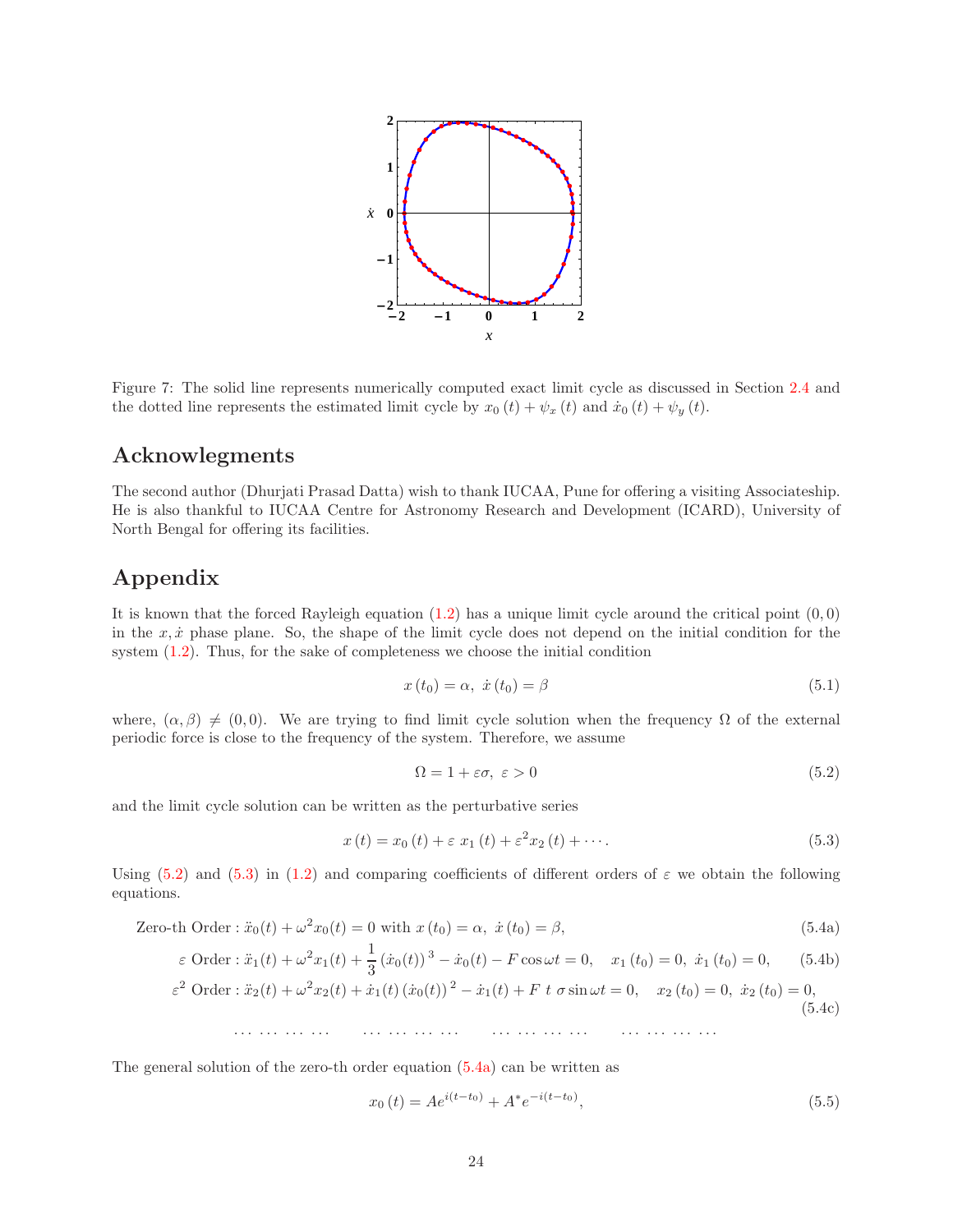where A is a complex constant. Although A can be determined from the initial conditions, we keep A undetermined because the computational steps in the RGM will ultimately replace  $A$  by its counterpart  $A$ , which will not remain a constant of motion. The solution of the  $\varepsilon$  order equation [\(5.4b\)](#page-23-4) is

$$
x_1(t) = \left(\frac{1}{24}iA^3 + \frac{1}{2}\left(A - A^2A^*\right)(t - t_0) - \frac{F i}{4}(t - t_0)\right)e^{i(t - t_0)} - \frac{1}{24}iA^3e^{3i(t - t_0)} + c.c.
$$
 (5.6)

where c.c. designates the complex conjugate of the preceding expression. Similarly, we can continue to higher order solution to generate the naive perturbative solution of the system [\(1.2\)](#page-1-0).

In the second step of the RGM, we renormalize the integration constant A and create a counterpart  $A$  as

$$
A = \mathcal{A} + a_1 \varepsilon + a_2 \varepsilon^2 + \cdots
$$

where, the coefficients  $a_1, a_2, \ldots$  are chosen to absorb the homogeneous parts of the solution in different orders of  $\varepsilon$ . Choosing

$$
a_1 = -\frac{1}{24}i\mathcal{A}^3 \tag{5.7}
$$

we get,

<span id="page-24-0"></span>
$$
x(t) = Ae^{i(t-t_0)} + \varepsilon \left\{ \frac{1}{2} \left( \mathcal{A} - \mathcal{A}^2 \mathcal{A}^* \right) (t-t_0) e^{i(t-t_0)} - \frac{F i}{4} (t-t_0) e^{i(t-t_0)} - \frac{1}{24} i \mathcal{A}^3 e^{3i(t-t_0)} \right\} + c.c. + O\left(\varepsilon^2\right).
$$
\n(5.8)

In the third step, we need to differentiate the expression containing  $e^{i(t-t_0)}$ ,  $e^{-i(t-t_0)}$ ,  $(t-t_0) e^{i(t-t_0)}$  and  $(t-t_0) e^{-i(t-t_0)}$  in [\(5.8\)](#page-24-0) w.r.t.  $t_0$  and thereafter substituting  $t_0 = t$  the resultant expression is equated to zero to get the RG condition [\(2.2\)](#page-4-5). The terms related to higher harmonic are not involved in RG condition. Thus,  $(2.2)$  gives

<span id="page-24-1"></span>
$$
\left. \frac{\partial \mathcal{A}}{\partial t_0} \right|_{t_0 = t} = \mathcal{A} \, i + \varepsilon \, \frac{1}{2} \left( \mathcal{A} - \mathcal{A}^2 \mathcal{A}^* \right) - \frac{F \, i}{4} \varepsilon + O \left( \varepsilon^2 \right) \tag{5.9}
$$

where, A is not a constant of motion, rather it is a function of time t. Using [\(2.3\)](#page-4-6) in [\(5.9\)](#page-24-1) where  $\Omega = 1 + \varepsilon \sigma$ and comparing the real and imaginary components we get after simplification

$$
\frac{dR}{dt} = \varepsilon \frac{R}{2} \left( 1 - \frac{R^2}{4} \right) - \frac{F}{2} \varepsilon \sin \theta + O\left(\varepsilon^2\right) \tag{5.10a}
$$

<span id="page-24-2"></span>
$$
\frac{d\theta}{dt} = 1 - \frac{F}{2R}\varepsilon\cos\theta + O\left(\varepsilon^2\right). \tag{5.10b}
$$

The corresponding limit cycle solution is finally obtained from  $(5.8)$  by putting  $t_0 = t$  and using the polar decomposition of  $A$  given by  $(2.3)$ , in the form

<span id="page-24-3"></span>
$$
x(t) = R(t)\cos\theta(t) + \varepsilon \frac{R^3(t)}{96}\sin 3\theta(t).
$$
\n(5.11)

Taking

$$
\theta = \phi + \Omega \ t = \phi + (1 + \varepsilon \sigma) \ t
$$

we write the RG flow equations [\(5.10\)](#page-24-2) as

$$
\frac{dR}{dt} = \varepsilon \frac{R}{2} \left( 1 - \frac{R^2}{4} \right) - \frac{F}{2} \varepsilon \sin \left( \phi + \Omega t \right) + O\left(\varepsilon^2\right) \tag{5.12a}
$$

$$
\frac{d\phi}{dt} + \varepsilon \sigma = -\frac{F}{2R} \varepsilon \cos(\phi + \Omega t) + O\left(\varepsilon^2\right). \tag{5.12b}
$$

For steady state motion  $\frac{dR}{dt} = 0$  and  $\frac{d\phi}{dt} = 0$  so that [\(5.10\)](#page-24-2) give

$$
\frac{R}{2}\left(1-\frac{R^2}{4}\right) = \frac{F}{2}\sin(\phi + \Omega t)
$$

$$
R\sigma = -\frac{F}{2}\cos(\phi + \Omega t).
$$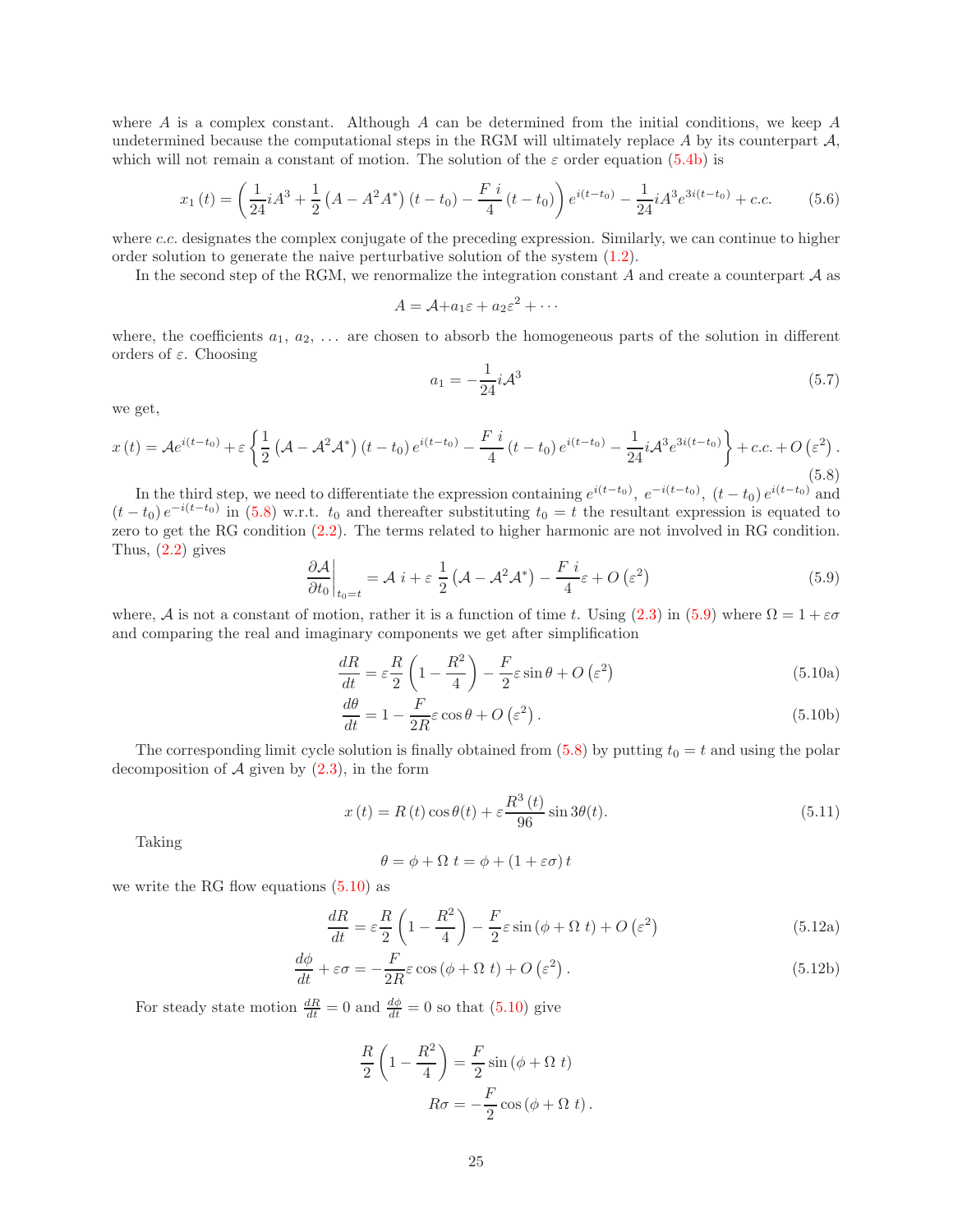

<span id="page-25-2"></span>Figure 8: Comparison of limit cycles given by the approximate solution [\(5.11\)](#page-24-3) using RGM (in dotted line) with the exact numerical limit cycle (in solid line) for (a)  $\varepsilon = 0.5$ ,  $k = F = 0.5$ ,  $\sigma = 0.1$  and (b)  $\varepsilon = 0.1$ ,  $k =$  $F = 0.25, \sigma = 0.05.$ 

Squaring and then adding we get,

<span id="page-25-4"></span>
$$
\frac{R^2}{4}\left(1-\frac{R^2}{4}\right)^2 + R^2\sigma^2 = \frac{F^2}{4}.
$$

Taking

$$
\rho = \frac{R^2}{4}
$$
 and  $k = F$ 

we get,

<span id="page-25-0"></span>
$$
\rho (1 - \rho)^2 + 4\sigma^2 \rho = \frac{k^2}{4},\tag{5.13}
$$

which is exactly same as equation (4.3.15) in the book of Nayfeh and Mook [\[1\]](#page-26-0), Page 205. The region giving the stable limit cycle is the common region of  $\Delta > 0$  and  $\rho > \frac{1}{2}$  in  $\rho \sigma$  plane. If we take

<span id="page-25-1"></span>
$$
\varepsilon = 0.5, \ k = F = 0.5, \ \sigma = 0.1 \tag{5.14}
$$

then (4.3.15) gives three values of  $\rho$  as

$$
\rho = 6.8915 \times 10^{-2}
$$
, 0.80632 and 1.1248.

It is discussed in [\[1\]](#page-26-0) that for  $k > 0$  the largest value of  $\rho$  always gives stable limit cycle. Therefore, we take the largest value  $\rho = 1.1248$  so that

$$
\Delta = 8.4081 \times 10^{-2} > 0.
$$

Therefore, this choice of parameters given by [\(5.14\)](#page-25-1) satisfy both the convergence criteria

$$
\Delta > 0 \text{ and } \rho > \frac{1}{2}.
$$

Thus, for this values of the parameters the limit cycle given by  $(5.11)$  is shown in Figure [8\(a\)](#page-25-2) by dotted line along with the numerical (exact) limit cycle in solid line for the Rayleigh equation [\(1.2\)](#page-1-0).

Next, for

<span id="page-25-3"></span>
$$
\varepsilon = 0.1, \ k = F = 0.25, \ \sigma = 0.05 \tag{5.15}
$$

we have

$$
\rho = 1.5971 \times 10^{-2}
$$
, 0.91599 and 1.068.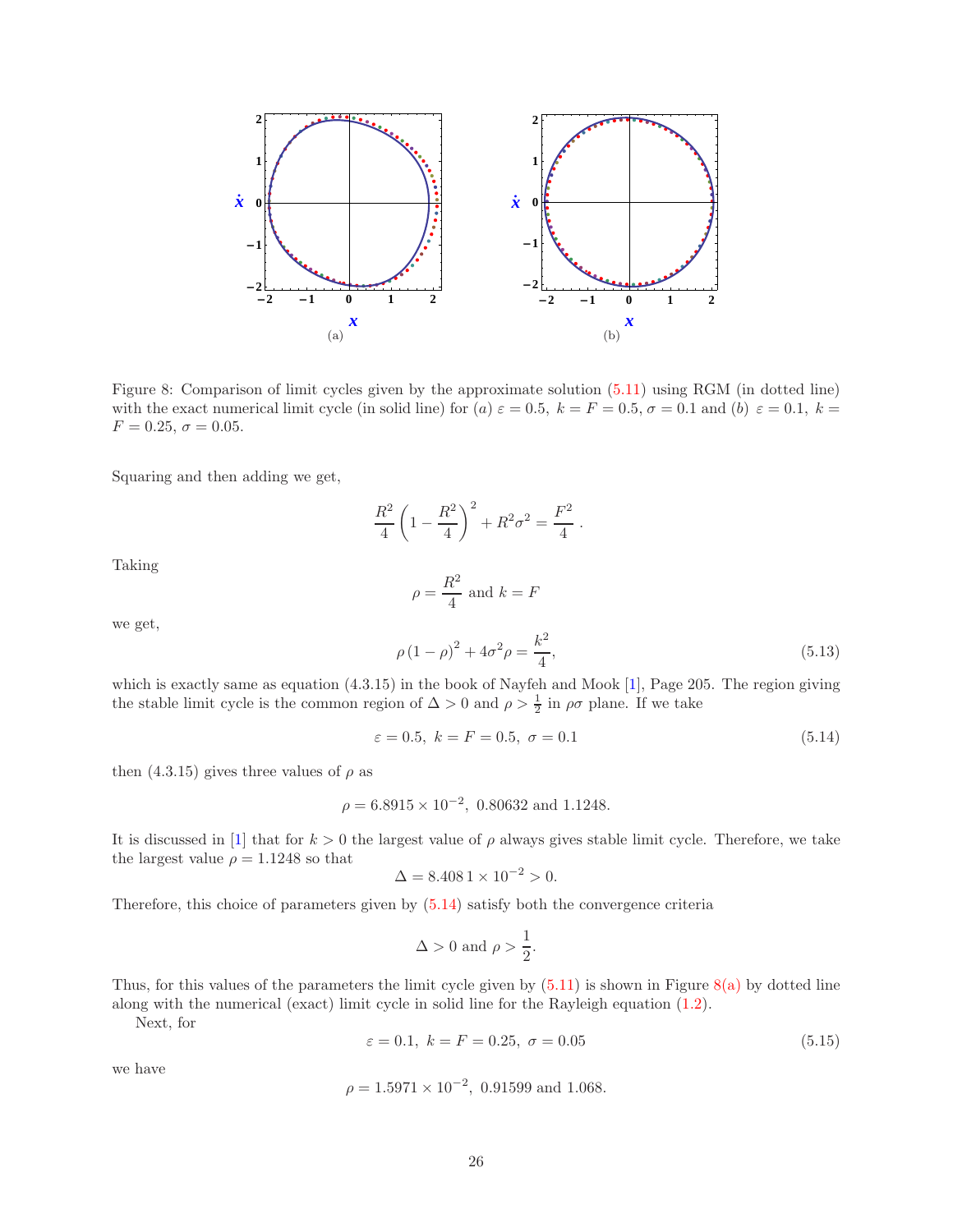As discussed in [\[1\]](#page-26-0) for  $k > 0$  the largest value of  $\rho$  always gives stable limit cycle. Therefore, we take the largest value  $\rho = 1.068$  so that

$$
\Delta = 3.99 \times 10^{-2} > 0.
$$

Therefore, this choice of parameters given by [\(5.15\)](#page-25-3) satisfy both the convergence criteria

$$
\Delta > 0 \text{ and } \rho > \frac{1}{2}.
$$

Thus, for this values of the parameters the limit cycle given by  $(5.11)$  is shown in Figure [8\(b\)](#page-25-4) by dotted line along with the numerical (exact) limit cycle in solid line for the Rayleigh equation [\(1.2\)](#page-1-0).

# <span id="page-26-0"></span>References

- <span id="page-26-9"></span>[1] A. H. Nayfeh and D. T. Mook, Nonlinear Oscillations. John Wiley & Sons, 2008.
- <span id="page-26-14"></span>[2] D. W. Jordan and P. Smith, Nonlinear Ordinary Differential Equations. Oxford University Press, 1999.
- <span id="page-26-1"></span>[3] M. Lakshmanan and K. Murali, Chaos in Nonlinear Oscillators: Controlling and Synchronization. World scientific, 1996.
- <span id="page-26-2"></span>[4] C. M. Bender and S. A. Orszag, Advanced Mathematical Methods for Scientists and Engineers I: Asymptotic Methods and Perturbation Theory. Springer Science & Business Media, 2013.
- [5] D. H. Bailey, R. Barrio, and J. M. Borwein, "High-precision computation: Mathematical physics and dynamics," Applied Mathematics and Computation, vol. 218, no. 20, pp. 10 106–10 121, 2012.
- <span id="page-26-3"></span>[6] D. P. Datta and S. Sen, "Excitation of flow instabilities due to nonlinear scale invariance," Physics of Plasmas, vol. 21, no. 5, p. 052311, May 2014.
- <span id="page-26-8"></span>[7] A. Palit and D. P. Datta, "Comparative study of homotopy analysis and renormalization group methods on rayleigh and van der pol equations," Differential Equations and Dynamical Systems, vol. 24, no. 4, pp. 417–443, 2016.
- <span id="page-26-15"></span>[8] D. P. Datta and S. Sarkar, "Duality structure, asymptotic analysis and emergent fractal sets," Nonlinear Studies, vol. 25, no. 3, pp. 609–640, 2018.
- <span id="page-26-4"></span>[9] D. P. Datta, S. Sarkar, and S. Raut, "Novel excitation of local fractional dynamics," Nonlinear Studies, vol. 27, no. 4, pp. 935–956, 2020.
- <span id="page-26-6"></span><span id="page-26-5"></span>[10] N. Goldenfeld, Lectures On Phase Transitions And The Renormalization Group. CRC Press, 2018.
- <span id="page-26-7"></span>[11] S. Liao, Beyond Perturbation: Introduction to the Homotopy Analysis Method. CRC Press, 2003.
- [12] J. Cui, W. Zhang, Z. Liu, and J. Sun, "On the limit cycles, period-doubling, and quasi-periodic solutions of the forced van der pol-duffing oscillator," Numerical Algorithms, vol. 78, no. 4, pp. 1217–1231, 2018.
- <span id="page-26-10"></span>[13] Y. Li and L. Huang, "New results of periodic solutions for forced rayleigh-type equations," Journal of Computational and Applied Mathematics, vol. 221, no. 1, pp. 98–105, 2008.
- <span id="page-26-12"></span><span id="page-26-11"></span>[14] J. W. S. B. Rayleigh, The Theory of Sound. London, Macmillan and co, 1877.
- [15] Y. Xu and A. C. Luo, "Frequency-amplitude characteristics of periodic motions in a periodically forced van der pol oscillator," The European Physical Journal Special Topics, vol. 228, no. 9, pp. 1839–1854, 2019.
- <span id="page-26-13"></span>[16] A. K. Shukla, T. R. Ramamohan, and S. Srinivas, "A new analytical approach for limit cycles and quasiperiodic solutions of nonlinear oscillators: The example of the forced van der pol duffing oscillator," Physica Scripta, vol. 89, no. 7, p. 075202, 2014.